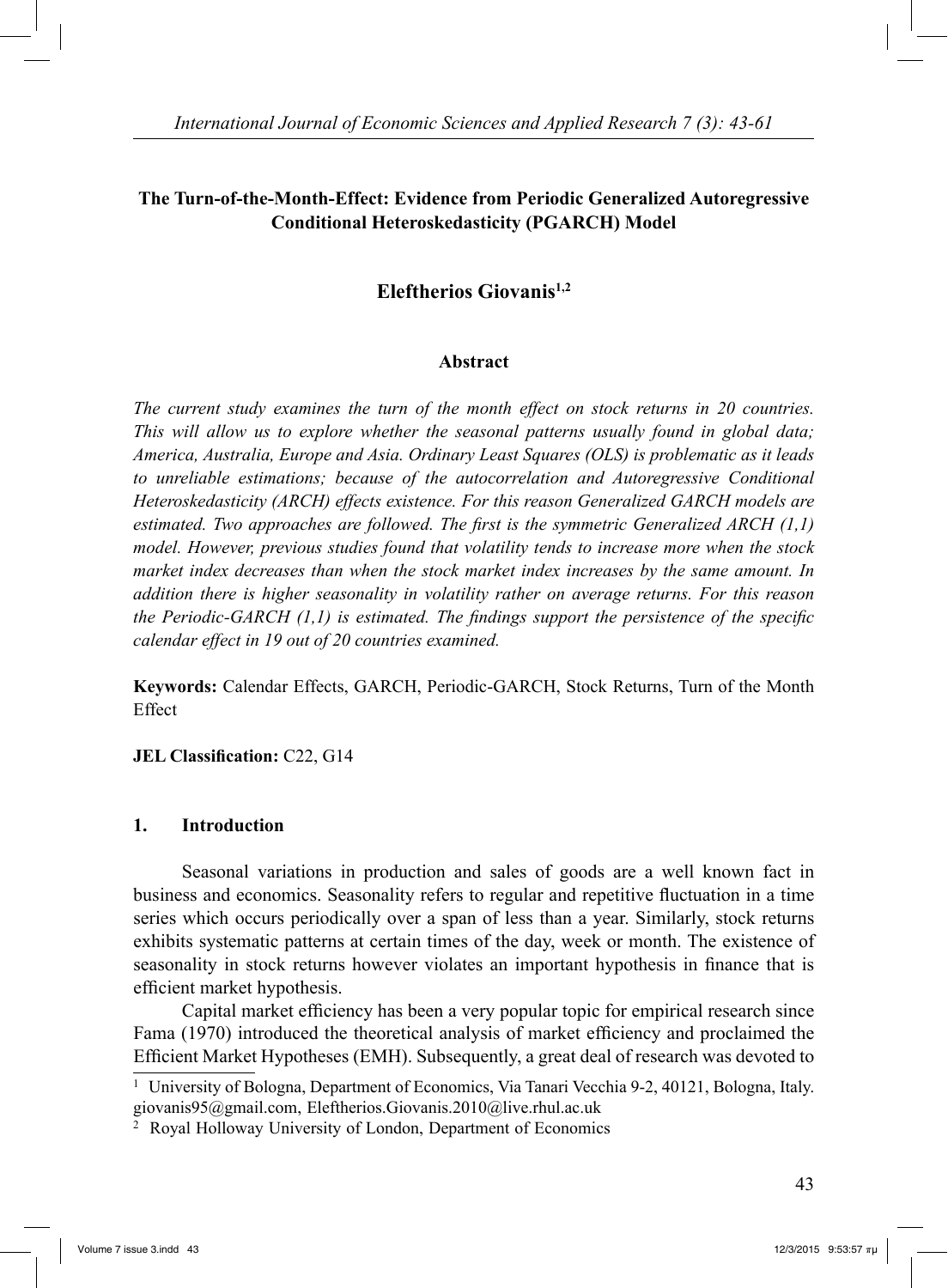investigating the randomness of stock price movements for the purpose of demonstrating the efficiency of capital markets. Since then, all kinds of calendar anomalies in stock market return have been documented extensively in the finance literature. The most common calendar effects are the day of the week and the month of the year effect. However a curious anomaly, the turn of the month effect, has been found, which has been firstly documented by Ariel (1987). He examined the US stock returns and found that the mean return for stock is positive only for days immediately before and during the first half of calendar months, and indistinguishable from zero for days during the second half of the month.

 The purpose of this paper is to investigate the turn of the month effect in stock market indices around the globe and to test its pattern, which can be used for the optimum asset allocation with result the maximization of profits. Because each stock market behaves differently and presents different turn of the month effect patterns, the trading strategy should be formed in this way where the buy and sell signals and actions will be varied in each stock market index. Haugen and Jorion (1996) suggested that calendar effects should not be long lasting, as market participants can learn from past experience. Hence, if the turn of the month effect exists, trading based on exploiting this calendar anomaly pattern of returns should yield extraordinary profits – at least for a short time. Yet such trading strategies affect the market in that further profits should not be possible: the calendar effect should break down.

 The majority of the studies examining the turn of the month effect use as main tools statistical, from parametric and non parametric, test hypotheses to conventional econometric approaches and regression models, as ordinary least squares and symmetric GARCH estimations. To my knowledge this is the first study where the Periodic Generalized Autoregressive Conditional Heteroskedasticity (PGARCH) model for the turn of the month effect is employed.

 The remainder of the paper has as follows: Section 2 discusses the literature review; in section 3 the methodology is described and section 4 presents the data sample and reports the summary statistics. Section 5 reports the results, while section six discusses the concluding remarks.

### **2. Literature Review**

 Many researchers studied the turn of the month effect. One of the first studies is by Ariel (1987), who obtained daily data for Center for Research in Security Prices (CRSP) value-weighted and equally-weighted stock index returns from 1963 through 1981. Ariel (1987), using descriptive statistics, finds that there are positive returns for the period starting on the last trading day of the previous month through the first half of the next month, followed by negative returns after the mid-point of the month. Also Ariel (1987) considers the January effect and he finds that for both indexes the means of both the first and the last nine trading days are lower when January is excluded from the analysis. Cadsby and Ratner (1992) examined stock market indices in ten countries-CRSP value-weighted and equally-weighted stock index returns for USA, Toronto stock exchange equally-weighted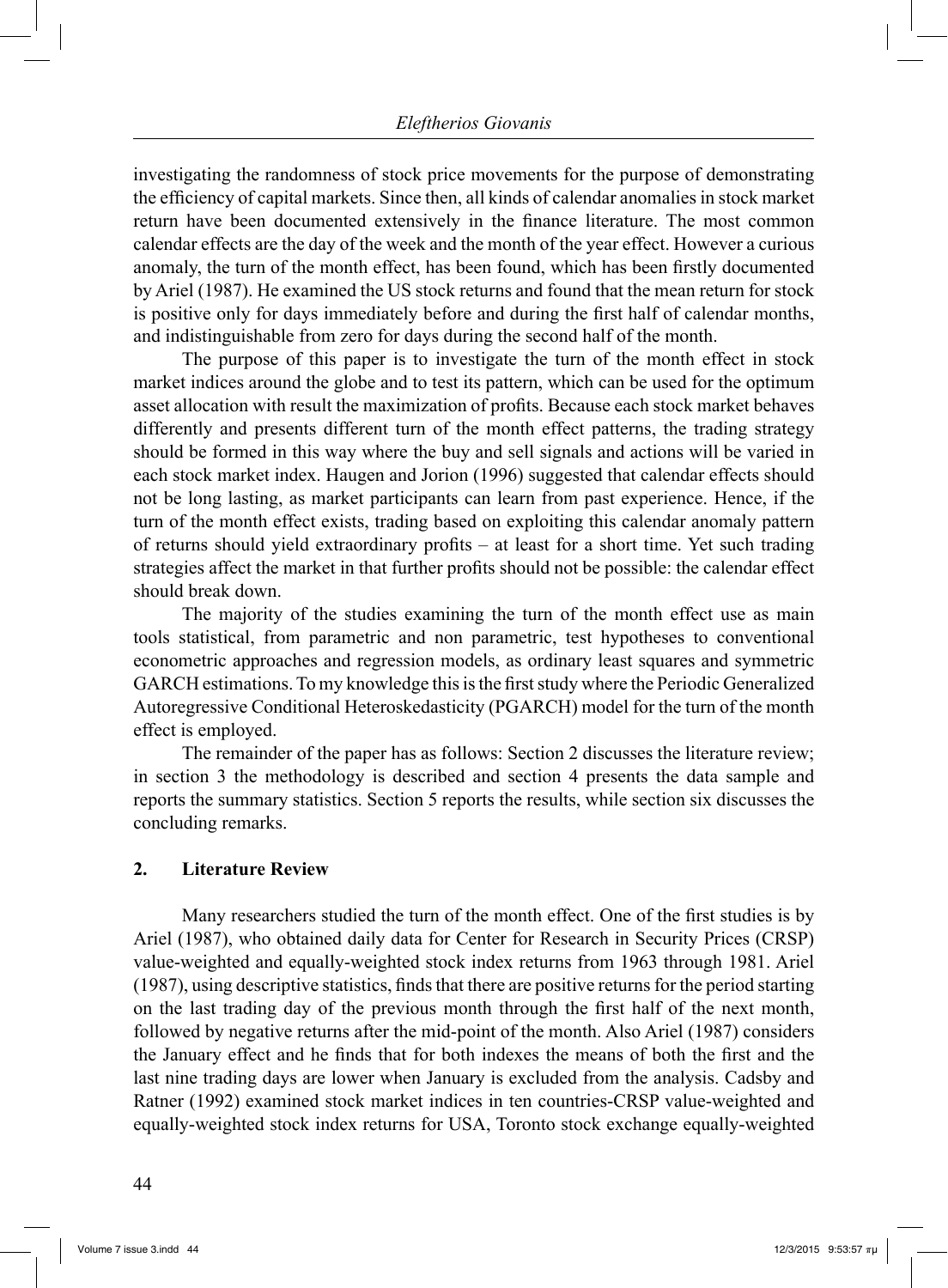for Canada, Nikkei index for Japan, Hang Seng for Hong Kong, Financial times 500 share or UK, All ordinaries index for Australia, Banca Commerciale index for Italy, Swiss Bank Corporation Industrial index for Switzerland, the Commerzbank index for west Germany and the Compagnie des Agents de Change General Index for France. The dates vary in each index covering the period 1962-1989. Cadsby and Ratner (1992) define the turn-ofthe-month effect as the last and the first three trading days of each month. Daily returns are regressed on a constant and on a dummy variable, which equals at one for the turnof-the month days and zero for the other days, using ordinary least squares approach. The coefficient of the dummy variable is statistically higher than zero at 1% level for both value-weighted and equally-weighted stock indices of U.S.A. Also they reject the null hypothesis for Canada, Switzerland and West Germany at the same significance level. The same coefficient is statistically higher than zero at 5% level for United Kingdom and Australia. However Cadsby and Ratner (1992) accept the null hypothesis for Japan, Hong Kong, Italy and France.

 Jaffe and Westerfield (1989) obtain daily returns of stock market indices for four countries. The specific indices and the periods they examine are Financial Times Ordinary Share Index from January 2, 1950 to November 30, 1983 for UK; Nikkei Dow from January 5, 1970 to April 30, 1983 for Japan; Toronto Stock Exchange Index from January 2, 1977 to November 30, 1953 for Canada; and Statex-Actuaries Index from January 1, 1973 to April 30, 1985 for Australia. They apply *t-statistics* to test whether there is significant difference between the intervals  $[-9, -2]$  and  $[-1, +9]$ , where  $+1$  denotes the first trading day of each month and -1 denotes the last trading day of each month. The results are mixed as authors find that there are higher returns of the first half of the month than returns of the last half of the month for Canada, Australia and United Kingdom. Jaffe and Westerfield (1989) change the intervals to  $[-10, -2]$  and  $[-1, +8]$  and they found positive significant returns only for Australia, while positive returns are observed for Canada and United Kingdom; however are statistically insignificant. The mean returns in the second half of the month are higher than the first half for Japan and are significant at 1% level, suggesting a reverse monthly effect. Finally, Jaffe and Westerfield (1989) estimated a model using as dependent variable the daily returns of stock indices and independent variable a dummy, which takes value one during the first trading days and the last trading day of each month and zero otherwise. The coefficient of dummy variable is significant and positive for Canada, Australia and United Kingdom, while is significant and negative for Japan. Ziemba (1991) examines daily returns for NSA Japan during 1949-1988 for the intervals  $[-5, +2]$  and  $[-5, +7]$  and applying descriptive and *t-statistics* finds that in these intervals returns are higher than any other period. Finally, when the January effect is considered for the turn-of-the year effects, this effect starts on day  $-7$  and it has positive returns on every trading day until day  $+14$ .

 McConnell and Xu (2008) examine the turn-of-the month effect for (CRSP) valueweighted and equally-weighted stock index returns in USA obtaining daily data during period 1926-2005. In addition, they examine the same effect using two sub-periods, 1926- 1986 and 1987-2005. Also they test the turn-of-the month effect for other 34 countries McConnell and Xu (2008) define the turn-of-the month interval as  $[-1, +3]$  and they found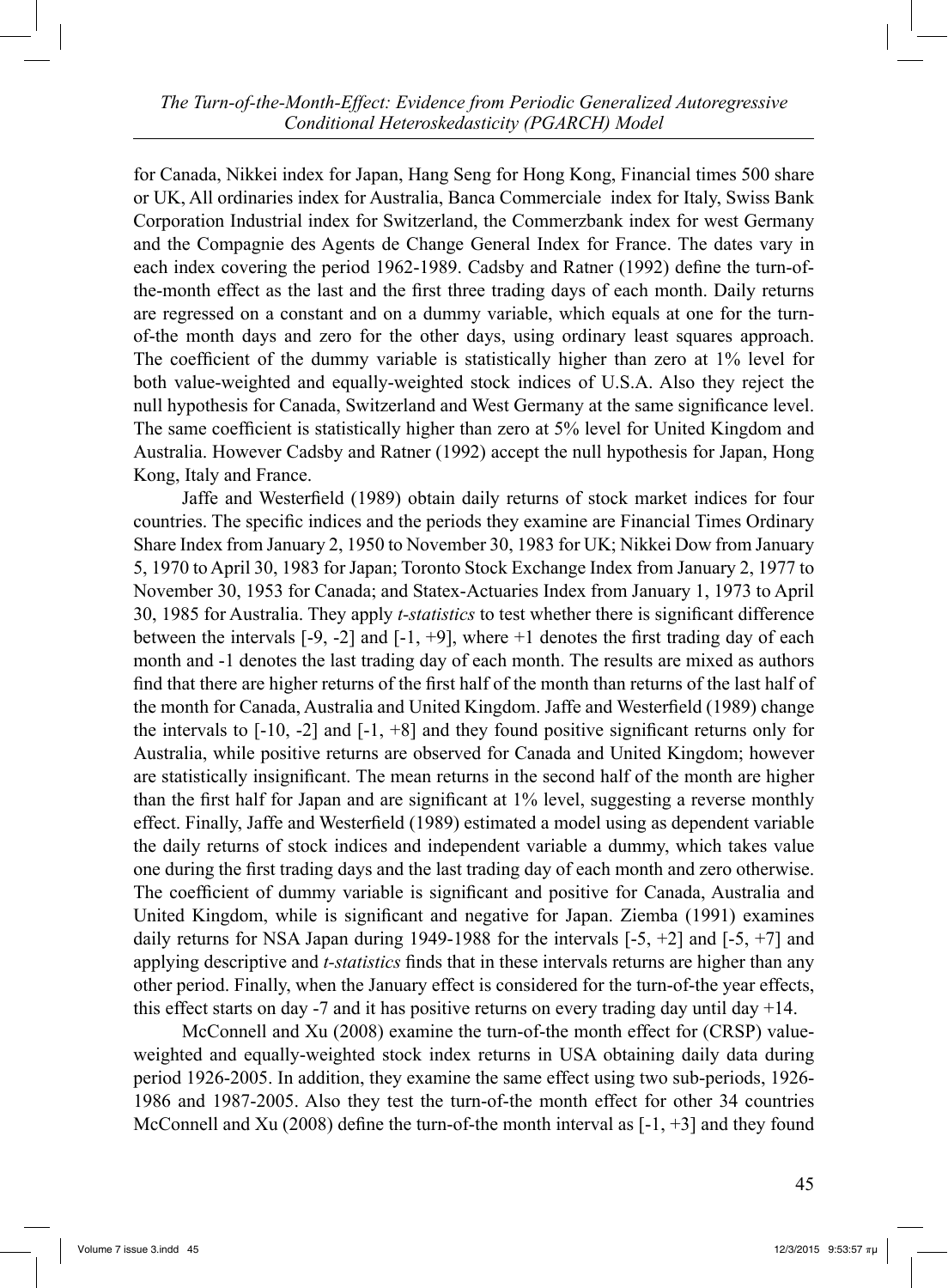that the specific calendar effect exists for USA and for other 30 out of 34 countries except Argentina, Colombia, Italy, and Malaysia. The methodology they follow is descriptive and they use *t-statistics* to test whether the mean accumulative returns in the turn-of-the month interval are significant positive and different from zero and higher than the mean cumulative returns in the rest days of each trading month.

 Martikainen et al. (1995) used daily returns of Finnish Options Index from May 2**,**  1988 to October 14, 1993. They examined the interval [-1, +4] as the turn-of-the month and they apply *t-statistics* to test if the mean returns of this interval are positive and significant different from zero. Martikainen et al. (1995) found that these positive and significant returns are observed in the interval  $[-5, +5]$ . Kunkel et al. (2003) used daily closing prices for 19 countries from August 1, 1988 to July 31, 2000 to examine the turn-of-the month effect, which is defined as the interval  $[-1, +3]$ . Kunkel et al. (2003) regress daily returns on 18 dummy variables, which for example dummy  $D_{\phi}$  takes value one if returns correspond to trading day  $-9$ , continuing through  $D<sub>9</sub>$  which corresponds to trading day 9. The method which is applied is ordinary least squares. Over the 4-day turn-of-the month interval, all countries have at least one positive and statistically different from zero return, while most of them have two to four positive and statistically different from zero returns. Six countries have negative returns during this 4-day turn-of-the month period; however none of these returns are statistically insignificant. Finally Kunkel et al. (2003) regressed daily returns on a constant and on a dummy, where the latter takes value one of returns are corresponding in the turn-of-the month effect  $[-1, +3]$  interval and zero otherwise. The coefficients of this regression shows that there are positive mean returns in every country during the  $[-1, +3]$ interval.

 Nikkinen et al. (2007) used daily data of SP100 stock market and VIX volatility indices data from January 1995 to December 2003. In the study by Nikkinen et al. (2007) daily returns of SP100 are regressed on two dummies. The first dummy takes value one if returns refer on the interval [-9, +9] and zero otherwise, while the second variable takes value one if returns refer on the remained days of the month and zero otherwise. Nikkinen et al. (2007) find that the turn-of-the month effect is strongest in the  $[+1 +3]$  interval. Aggarwal and Tandon (1994) obtained daily data for 18 countries. The turn-of-the month is defined as the interval [-4, +4]. Aggarwal and Tandon (1994) used *t-statistics* and they found that there are significantly higher returns in the  $[-1, +3]$  interval in ten countries.

 Lakonishok and Smidt (1988) used ninety year daily data of Dow Jones Industrial Average from January 4, 1897 through June 11, 1986. Lakonishok and Smidt (1988) use *t-statistics* to test the difference in the average returns between turn-of-the-month interval and non turn-of-the-month and they find that the turn-of-the month effect strongly exists in the [-1, +3] interval. Marquering, et al. (2006) used daily and monthly data of Dow Jones Industrial Average (DJIA) during period 1960-2003, with two sub-periods of estimation; 1960-1981 and 1982-2003. Marquering, et al. (2006) found that the turn-of-the-month effect still exists, while the other calendar effects, including the day of the week and the month of the year effect, disappear. Tonchev and Kim (2004) used daily values PX-50 and PX-D Indices of Czech Republic, the SAX Index for Slovakia and the SBI-20 and SBI-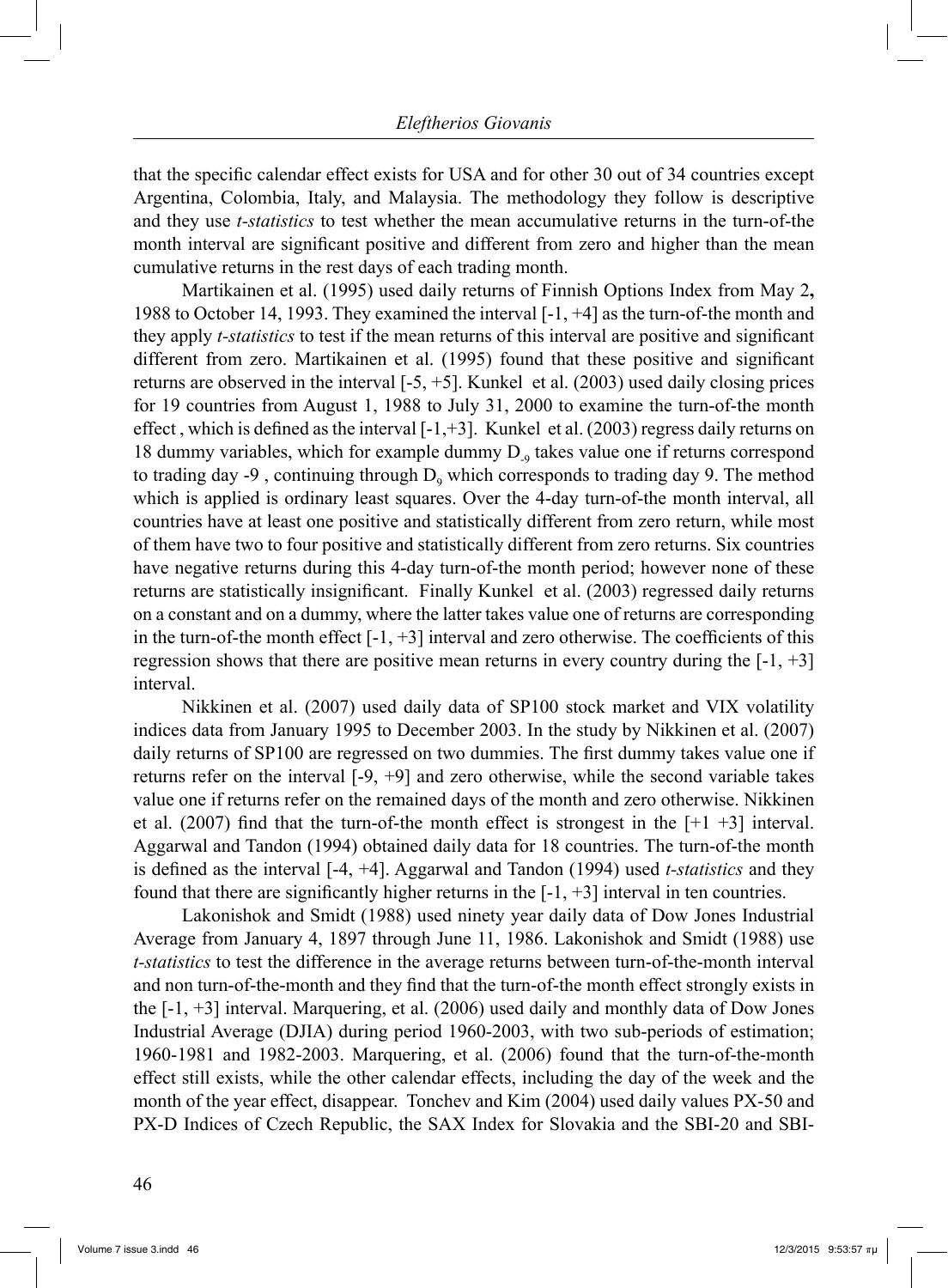20NT indices for Slovenia. The periods are 1 January 1999- 18 June 2003 for the Czech Republic and 4 July 2000- 18 June 2003 for Slovakia. Tonchev and Kim (2004) studied the day-of-the week, January, turn-of-the month, the half month and holiday effects. Tonchev and Kim (2004) regressed the daily returns on six dummies where dummy  $D_3$  is equal with one if returns correspond to the trading day  $-3$ , continuing through up to  $D_3$ , which is equal with one if returns correspond to the trading day 3. All models are estimated with OLS and GARCH(1,1). Tonchev and Kim (2004) found that the turn-of-the-month effect does not exist. Giovanis (2009) examined the turn of the month effect in 55 stock market indices using bootstrapping *t-statistics*, concluding that the turn of the month effects is present in 36 indices. Georgantopoulos and Tsamis (2014) examined various calendar anomalies, including the turn-of-the-month effect, in stock returns on Istanbul Stock Exchange (ISE) over an eight years period  $(4/1/2000 - 4/1/2008)$  by Ordinary Least Squares (OLS) and Generalized Autoregressive Conditional Heteroskedasticity (GARCH 1,1) models. Testing the presence of the turn of the month effect the authors found that this market anomaly is strongly present in the ISE.

 Hansen and Lunde (2003) derived a test for calendar anomalies, which controls for the full space of possible calendar effects. The countries examined are: Denmark, France, Germany, Hong Kong, Italy, Japan, Norway, Sweden, Japan, UK, and USA. The authors investigated various calendar effects including the turn-of-the-month effect and they found significant calendar effects in most series examined. However, in recent years it seems that the calendar effects have diminished, while most robust significance is found for small-cap stock indices, where calendar effects are generally found to be significant, across countries and subsamples. Zwergel (2014) examined the turn of the month effect using the indices; Germany (DAX), Japan (Nikkei 225), UK (FTSE 100) and US (S&P 500) during the period January 1991 and November 2005. Zwergel (2014) argues that the turn of the month effect seems to be exploitable by using a futures trading strategy, even after transaction costs and slippage deductions due to the fact that turn of the month effect is quite volatile and that the liquidity at the close trades are assumed to be executed, is too low for institutional investors. Thus, the investors they would probably be paying higher prices than the closing prices when opening a long position and receiving lower prices when closing the position. Sharma and Narayan (2014) examined whether the turn-of-the-month affects firm returns and firm return volatility differently depending on their sector and size. Using 560 firms listed on the NYSE Sharma and Narayan (2014) found evidence that the turn-of-the-month affects returns and return volatility of firms. However, these effects depend on firm location and size.

 On the other hand, other studies examine additional factors having impact on stock returns. A study by Vazakidis and Athianos (2010) examines the reaction of the Athens Stock Exchange (ASE) to dividend announcements by a sample of firms listed at the FTSE/ ATHEX 20 and FTSE/ATHEX Mid 40 for a fixed period 2004-2008, before and after the day of the announcement (event day). The authors test the hypotheses that there is no significant abnormal activity by the stock prices during the examined period and thus, the irrelevance theory introduced by Miller and Modigliani (1961) stands true. Using various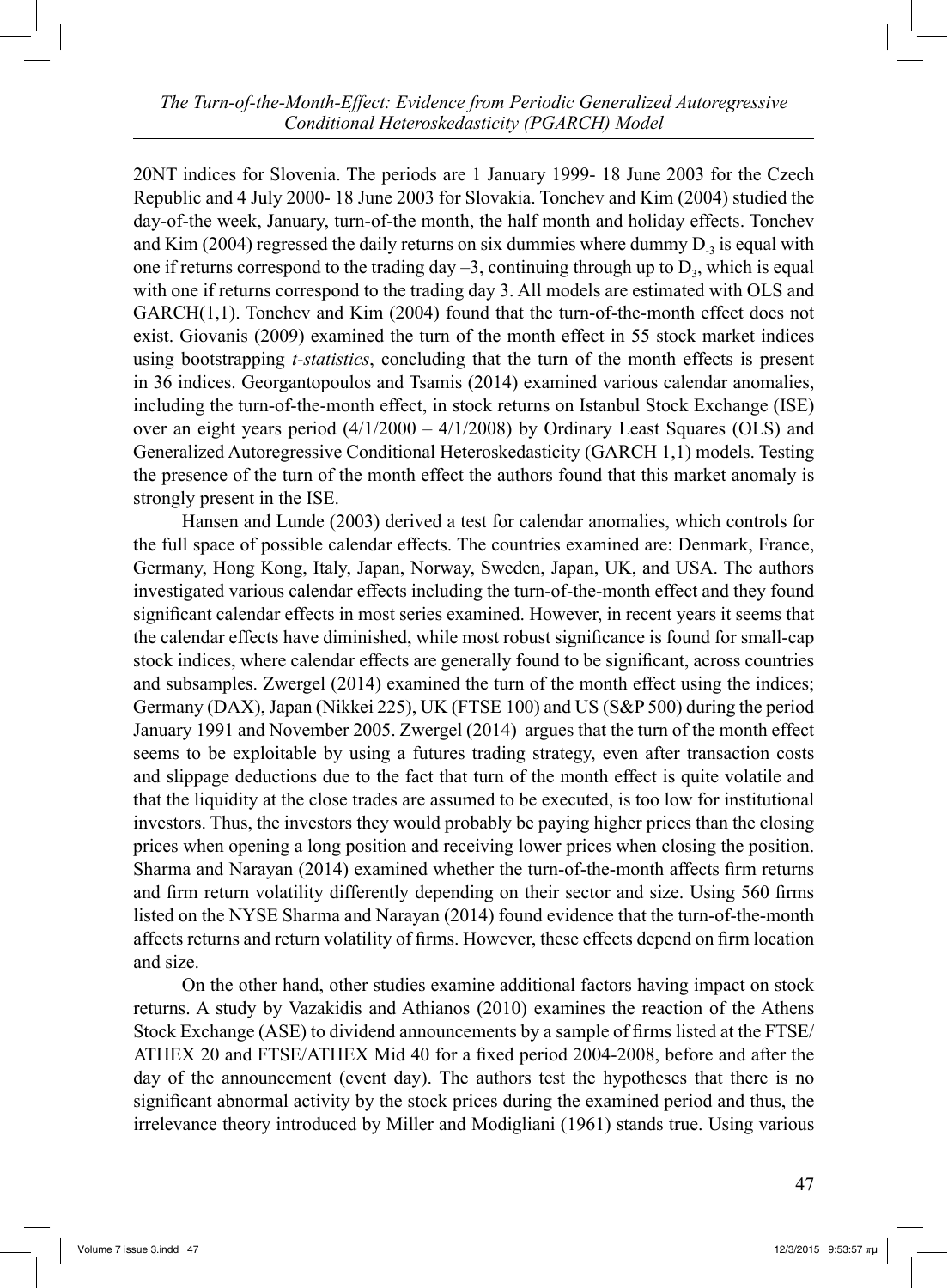event windows, no longer than 20 days, Vazakidis and Athianos (2010) reject the irrelevance theory and the hypothesis of no abnormal stock returns. Çağlı et al. (2011) examined the volatility shifts and persistence in variance using data for the sector indices of Istanbul Stock Exchange market. The authors extended the exponential generalized autoregressive conditional heteroskedasticity (EGARCH) model, proposed by Nelson (1991), by taking account of the volatility shifts which are determined by using iterated cumulative sums of squares (ICSS) and modified ICSS algorithms such as Kappa-1 (κ-1) and Kappa-2 (κ-2). Their findings support that the inclusion of volatility shifts in the model substantially reduces volatility persistence and suggest that the sudden shifts in volatility should not be ignored in modelling volatility for Turkish sector indices.

 Sariannidis (2010) using Generalized Autoregressive Conditional Heteroskedasticity (GARCH) models examined the effects of capital and energy markets returns and exchange rate of the U.S. Dollar/ Yen on sugar features. More specifically, Sariannidis (2010) examines crude oil, Ethanol, SP500 and exchange rate of the U.S. Dollar/ Yen and he found that the higher energy prices, Crude oil and Ethanol, positively influence the sugar market, while the effects of U.S. Dollar/ Yen are negative on sugar market. Therefore, this study is suggested for future research as the calendar effects can be influenced by additional macroeconomic factors.

 In recent years, there has been considerable interest in the autoregressive conditional heteroskedasticity (ARCH) disturbance model introduced by Engle (1982). Since their introduction, the ARCH model and its various generalizations, especially the generalized ARCH (GARCH) model introduced by Bollerslev (1986), have been particularly popular and useful in modelling the disturbance behaviour of the regression models of monetary and financial variables. Srinivasan and Ibrahim (2012) used a bivariate Error Correction Model Exponential GARCH (ECM-EGARCH) to examine the news effects from the spot exchange rates market to the volatility behaviour of futures market. Sariannidis et al. (2009) used the GARCH model to examine the relationship between Dow Jones Sustainability Index World (DJSI.-World) returns to 10 year bond returns and Yen/U.S. dollar exchange rate. An extensive survey of the theory and applications of these models is given by Bollerslev et al. (1992).

 Previous studies found that seasonality in financial-market volatility is pervasive. Gallant et al. (1992) reported that the historical variance of the Standard and Poor's composite stock-price index in October is almost ten times the variance for March. Similarly, Bollerslev and Hodrick (1999) found evidence for significant seasonal patterns in the conditional heteroskedasticity of monthly stock-market dividend yields. Regarding daily frequency studies demonstrated that daily stock-return and foreign-exchange-rate volatility tend to be higher following non-trading days, although proportionally less than during the time period of the market closure (French and Roll, 1986; Baillie and Bollerslev, 1989). At the intraday level, Wood et al. (1985) found that the variances of stock returns over the course of the trading day present a U-shaped pattern. Similar patterns in the volatility of intraday foreign-exchange rates are reported in other studies (Baillie and Bollerslev, 1991; Harvey and Huang, 1991; Dacorogna et al., 1993).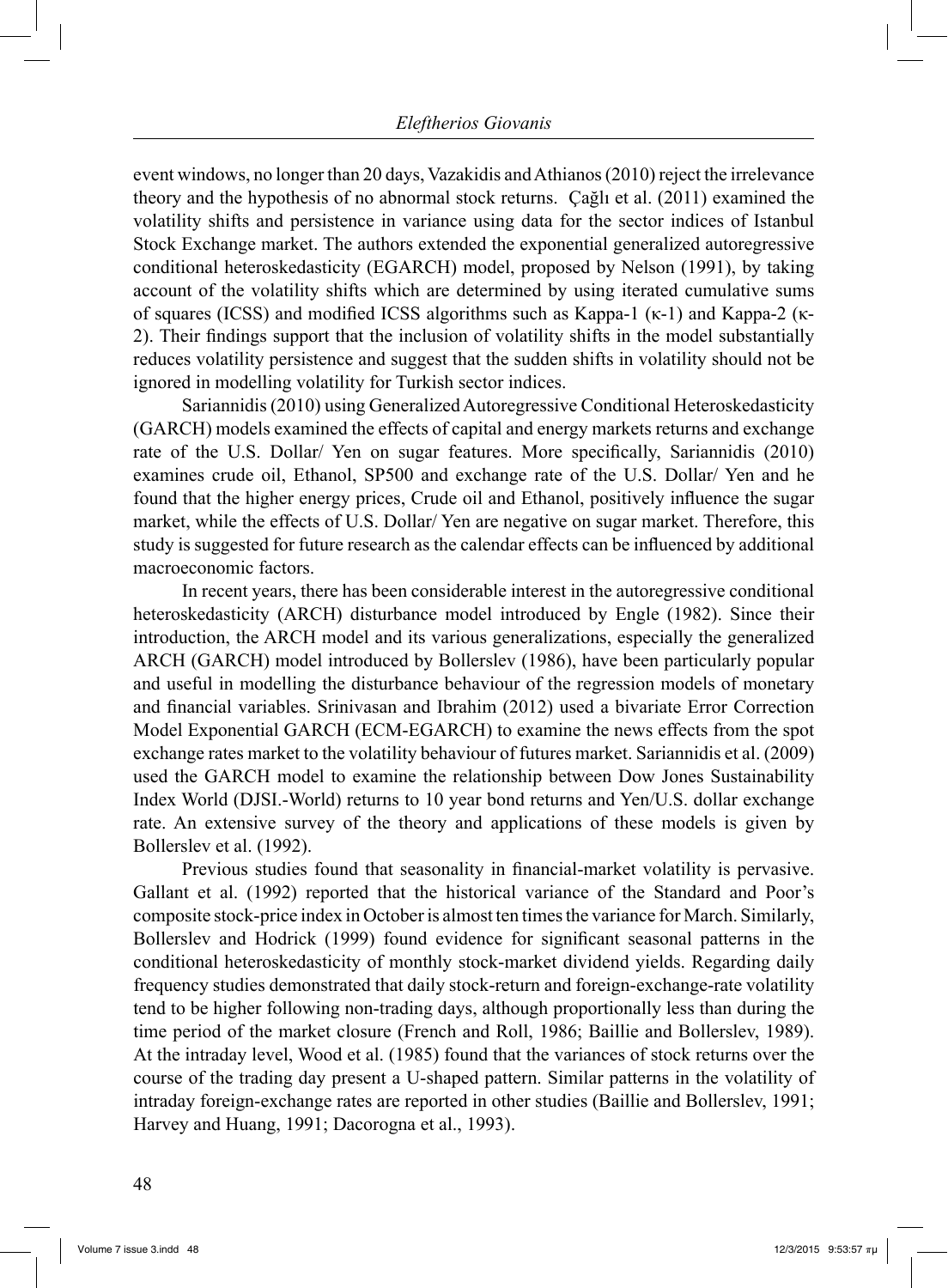## **3. Data and Methodology**

## **3.1 Data and Summary Statistics**

 The data are daily closed prices of stock market indices. The analysis is conducted in terms of daily returns which is defined as  $r = log(P_t/P_{t-1})$ . More specifically, in Table 1 we present the countries and the indices symbols. The final period is 31 December 2013 for all series except from the starting period, where it is shown in Table 1.

 In Table 2 the descriptive statistics for stock market indices returns in 10 countries are reported. In all cases mean returns are very low and in some countries are negative as in Italy and Taiwan. As it was expected leptokurtosis is observed in all stock returns, as the value of kurtosis is very high reaching even 99 in the case of Australia.

 Heavy tails are commonly found in daily return distributions. Negative skewness is presented in all series expect from Brazil, Greece, Malaysia, and Mexico. In addition based on Jarque-Bera statistic and the probability it is concluded that the normality assumption in the time series examined is rejected, supporting the non-normal distribution of the stock index returns examined in this study. One can use median return instead of mean to represent returns. Based on median returns, Argentina and Brazil report the highest return followed by India and Indonesia. On the other hand, the lowest median returns are presented in Greece, followed by China and Taiwan.

| Countries           | Period           | Countries                | Period           |
|---------------------|------------------|--------------------------|------------------|
| Argentina (MERVAL   | 9 October 1996   | Indonesia (JKSE          | 2 July 1997      |
| <b>INDEX</b> )      |                  | Composite Index)         |                  |
| Australia (All      | 9 January 2001   | Italy (MIBTEL INDEX)     | 2 January 1998   |
| ordinaries Index)   |                  |                          |                  |
| Austria (ATX INDEX) | 12 November 1992 | Japan (Nikkei 225)       | 5 January 1984   |
| Brazil (IBOVESPA    | 28 April 1993    | Malaysia (KLSE           | 6 December 1993  |
| <b>INDEX</b> )      |                  | <b>INDEX</b> )           |                  |
| China (Shanghai     | 4 July 1997      | Mexico (IPC INDEX)       | 11 November 1991 |
| composite Index)    |                  |                          |                  |
| France (CAC 40      | 2 March 1990     | Netherlands (AEX         | 13 October 1990  |
| <b>INDEX</b> )      |                  | <b>INDEX</b> )           |                  |
| Germany             | 27 November 1990 | Singapore (STI INDEX)    |                  |
| (DAX INDEX)         |                  |                          |                  |
| Greece (GENERAL     |                  | Taiwan (TSEC weighted    | 3 July 1997      |
| INDEX)              | 5 January 1998   | index)                   |                  |
| www.enet.gr         |                  |                          |                  |
| Hong Kong (HANG     | 2 January 1987   | <b>UK (FTSE-100)</b>     | 3 April 1984     |
| <b>SENG INDEX)</b>  |                  |                          |                  |
| India (BSE SENSEX)  | 2 January 1997   | <b>USA (S&amp;P 500)</b> | 4 January 1950   |

**Table 1: Stock Market Indices and estimating periods**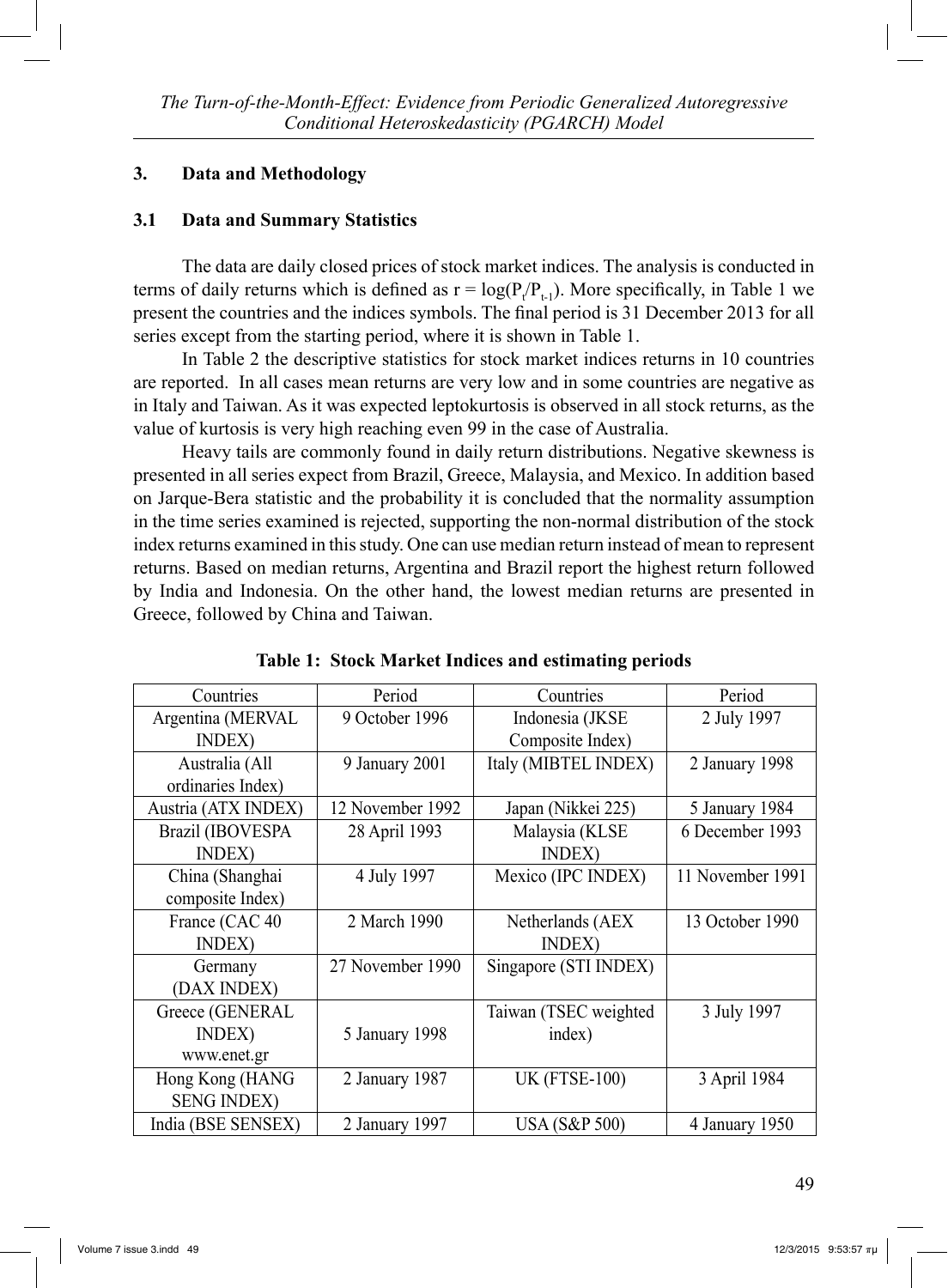|               | <b>ARGENTINA</b> | <b>STRALIA</b><br>₹ | AUSTRIA      | BRAZIL      | CHINA       | <b>FRANCE</b> | GERMANY          | <b>GREECE</b> | <b>HONG</b>      | NDIA            |
|---------------|------------------|---------------------|--------------|-------------|-------------|---------------|------------------|---------------|------------------|-----------------|
|               |                  |                     |              |             |             |               |                  |               | <b>KONG</b>      |                 |
| Mean          | 0.000521         | 0.000271            | 0.000232     | 0.001495    | 0.000114    | 0.000141      | 0.000323         | 0.000247      | 0.000328         | 0.000390        |
| Median        | 0.001011         | 0.000514            | 0.000641     | 0.001433    | 0.000110    | 0.000333      | 0.000786         | 0.000013      | 0.000529         | 0.000977        |
| Maximum       | 0.161165         | 0.060666            | 0.120210     | 0.288325    | 0.094008    | 0.105946      | 0.107975         | 0.240000      | 0.172470         | 0.159900        |
| Minimum       | $-0.147649$      | $-0.287134$         | $-0.102526$  | $-0.172082$ | $-0.092562$ | $-0.094715$   | -0.098709        | $-0.24000$    | $-0.405420$      | $-0.118092$     |
| St. deviation | 0.021687         | 0.010024            | 0.013730     | 0.023977    | 0.015081    | 0.014176      | 0.014444         | 0.018745      | 0.017398         | 0.016486        |
| Skewness      | $-0.284545$      | $-3.788888$         | -0.387938    | 0.490767    | $-0.117682$ | $-0.028677$   | $-0.106106$      | 0.108420      | $-2.386760$      | $-0.090520$     |
| Kurtosis      | 8.356421         | 99.66951            | 10.57300     | 12.85889    | 1.937991    | 7.492765      | 7.745093         | 35.55614      | 59.90492         | 8.552297        |
| Jarque-Bera   | 5,130.839        | 291,553.8           | 12,638.12    | 20,949.22   | 4,357.296   | 5,078.181     | 5,498.29         | 118096.0      | 912,660.0        | 5,248.904       |
| Probability   | 0.000000         | 0.000000            | 0.000000     | 0.000000    | 0.000000    | 0.000000      | 0.000000         | 0.000000      | 0.000000         | 0.000000        |
|               |                  |                     |              |             |             |               |                  |               |                  |                 |
|               | NDONESIA         | ITALY               | <b>JAPAN</b> | MALAYSIA    | MEXICO      | NETHER-       | <b>SINGAPORE</b> | TAIWAN        | UK-FTSE          | $US - S\&P 500$ |
|               |                  |                     |              |             |             | <b>LANDS</b>  |                  |               | $\overline{100}$ |                 |
| Mean          | 0.000440         | $-6.16E - 05$       | 6.71E-05     | 0.000121    | 0.000614    | 0.000213      | 0.000209         | $-1.16E-05$   | 0.000242         | 0.000292        |
| Median        | 0.000926         | 0.000456            | 0.000391     | 0.000277    | 0.000739    | 0.000690      | 0.000229         | 0.000152      | 0.000212         | 0.000468        |
| Maximum       | 0.131278         | 0.108742            | 0.132346     | 0.208174    | 0.121536    | 0.100283      | 0.128738         | 0.085198      | 0.093891         | 0.109572        |
| Minimum       | $-0.127318$      | $-0.085991$         | $-0.161375$  | $-0.241534$ | $-0.143145$ | -0.095903     | $-0.105446$      | $-0.099360$   | $-0.13022$       | $-0.228997$     |
| St. deviation | 0.017278         | 0.015678            | 0.014615     | 0.014583    | 0.015652    | 0.013993      | 0.012615         | 0.015307      | 0.011015         | 0.009758        |
| Skewness      | -0.188689        | $-0.070874$         | -0.297679    | 0.408046    | 0.020908    | $-0.147454$   | $-0.086594$      | $-0.150647$   | $-0.49502$       | $-1.030113$     |
| Kurtosis      | 9.854901         | 7.084830            | 11.14954     | 52.07823    | 8.765888    | 9.340613      | 11.45198         | 5.666394      | 12.88787         | 30.69292        |
| Jarque-Bera   | 7,876.956        | 2,846.968           | 20,528.80    | 497,729.2   | 7,682.877   | 9,078.759     | 19,441.74        | 1,220.773     | 32,192.60        | 517,372.2       |
| Probability   | 0.000000         | 0.000000            | 0.000000     | 0.000000    | 0.000000    | 0.000000      | 0.000000         | 0.000000      | 0.000000         | 0.000000        |

Table 2: Descriptive statistics for stock returns in 10 countries **Table 2: Descriptive statistics for stock returns in 10 countries**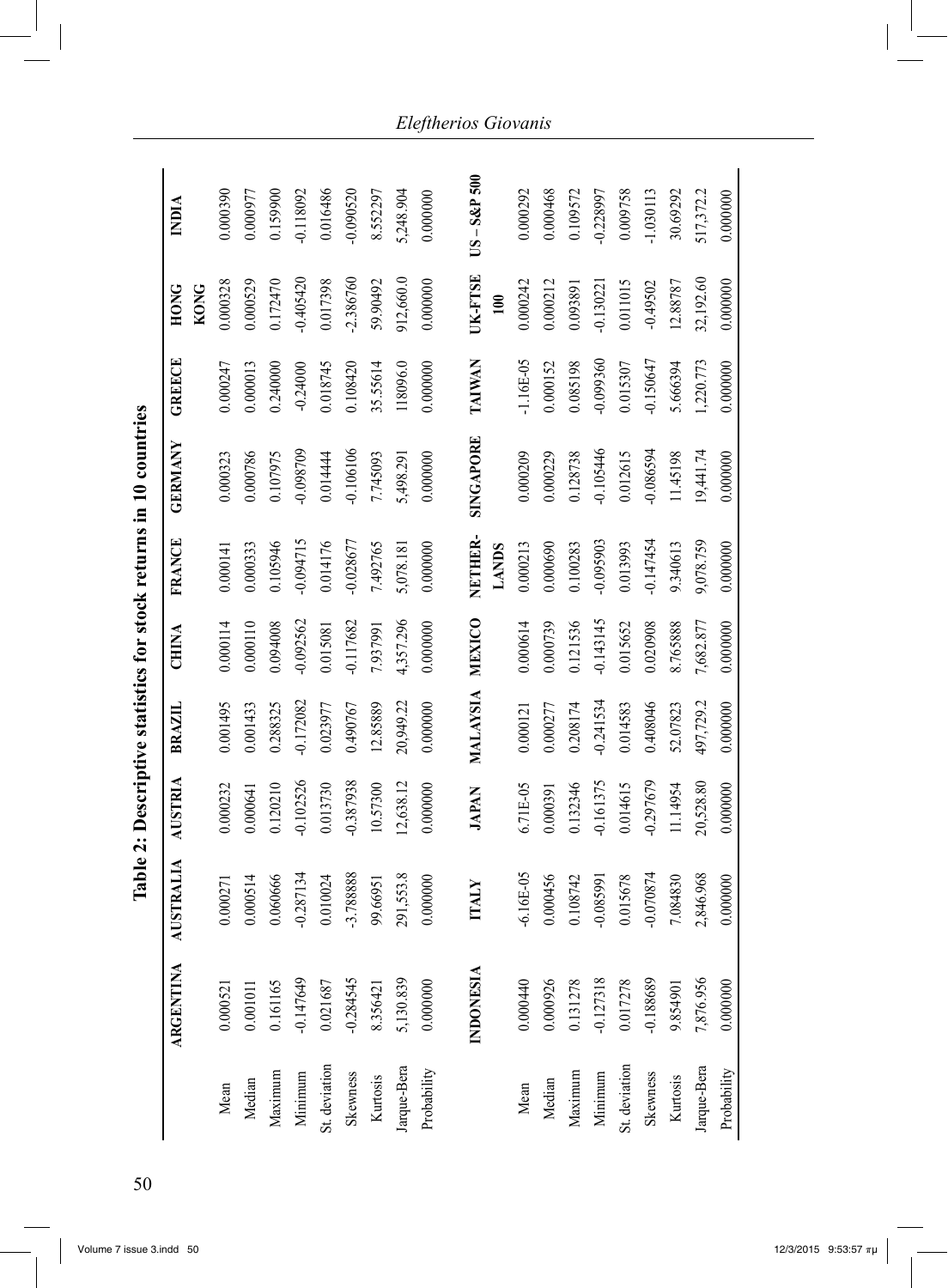### **3.2 Stationarity and Unit Root Tests**

 In this section ADF test statistic (Dickey and Fuller, 1979) is applied in order to examine whether the stock returns examined in this study stock returns are stationary as it was expected. The ADF test can be defined by testing the following equation:

$$
R_{t} = \alpha + \delta t + \varphi R_{t-1} + \text{lags of } \Delta R_{t} + \varepsilon_{t}
$$
\n(1)

and the hypotheses we test are:

H<sub>0</sub>: 
$$
\varphi=1
$$
,  $\delta=0 \Rightarrow R_t \sim I(0)$  with drift

against the alternative

$$
H_1: |\varphi| < 1 \qquad \Rightarrow R_t \sim I(1) \text{ with deterministic time trend}
$$

 In Table 3 the results of ADF test are reported. Based on the *t-statistics*, the stock returns are stationary. The stationarity is supported also based on additional tests, such as the Dickey-Fuller (DF), the Phillips-Perron (PP) and the Kwiatkowski–Phillips–Schmidt– Shin (KPSS) test.

| Countries        | Test ADF t-statistic | Countries          | Test ADF t-statistic |
|------------------|----------------------|--------------------|----------------------|
| ARGENTINA        | $-51.362$            | <b>INDONESIA</b>   | $-44.902$            |
| <b>AUSTRALIA</b> | $-36.224$            | <b>ITALY</b>       | $-48.408$            |
| <b>AUSTRIA</b>   | $-59.857$            | <b>JAPAN</b>       | $-58.606$            |
| <b>BRAZIL</b>    | $-58.165$            | <b>MALAYSIA</b>    | $-26.618$            |
| <b>CHINA</b>     | $-50.483$            | <b>MEXICO</b>      | -45.397              |
| <b>FRANCE</b>    | $-68.537$            | <b>NETHERLANDS</b> | $-39.251$            |
| <b>GERMANY</b>   | $-67.875$            | <b>SINGAPORE</b>   | $-44.335$            |
| <b>GREECE</b>    | $-27.667$            | TAIWAN             | $-50.785$            |
| <b>HONG KONG</b> | -39.636              | UK-FTSE 100        | $-39.451$            |
| <b>INDIA</b>     | $-49.398$            | $US - S\&P 500$    | $-86.604$            |

**Table 3: ADF test for stock returns in 20 countries**

\* MacKinnon critical values for rejection of hypothesis of a unit root at 1%, 5% and 10% are -3.4786, -2.8824 and -2.5778 respectively.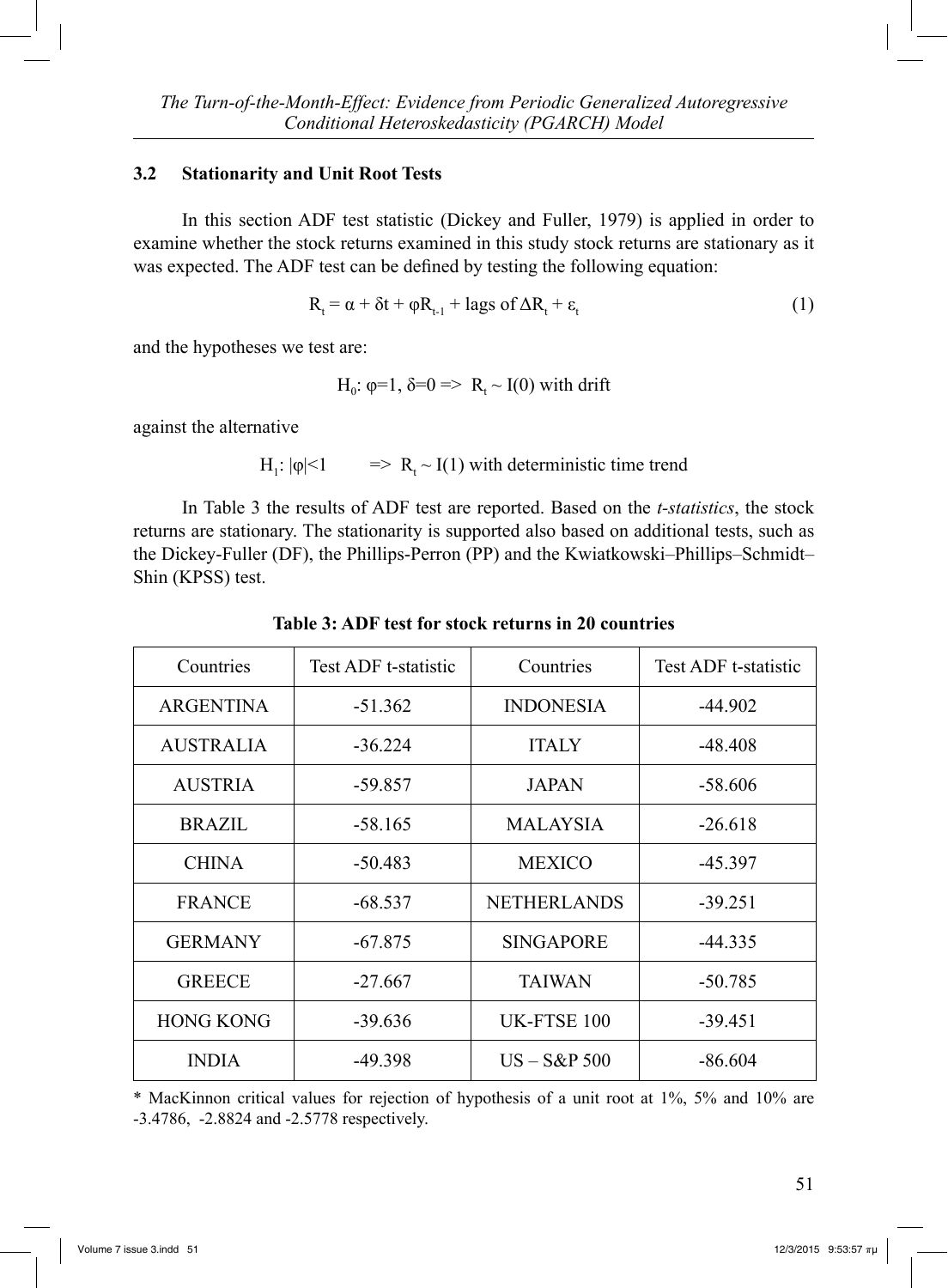#### **3.3 Symmetric GARCH Model**

 The consequences of heteroskedasticity are problematic in general, and it is well known that the consequences of heteroskedasticity for OLS estimation are very serious. Although parameter estimates remain unbiased, they are no longer efficient, meaning they are no longer best linear unbiased estimators (BLUE) among the class of all the linear unbiased estimators. For this reason GARCH and PGARCH models are employed in this study to account for autocorrelation, heteroskedasticity and volatility clustering.

The turn-of-the month (TOM) effect is defined as the interval  $[-1, +3]$ , where  $-1$ is the last trading day of each month and continuing until  $+3$ , which is the third trading day of each month. The general form of a GARCH (p,q) model, which was proposed by Bollerslev (1986) is:

$$
E[\varepsilon_{t} | \Omega_{t-1}] = \sigma_{t}^{2} = \omega + \sum_{i=1}^{p} a_{i} \varepsilon_{t-1}^{2} + \sum_{j=1}^{q} \alpha_{j} \sigma_{t-j}^{2}
$$
 (2)

The GARCH (1,1) model will be:

$$
R_t = \beta_0 D_{\text{TOM}} + \beta_1 D_{\text{NTOM}} + \varepsilon_t, \quad \varepsilon_t \sim (0, \sigma^2)
$$
 (3)

$$
\sigma_t^2 = \omega + a_1 u_{t-1}^2 + a_2 \sigma_{t-1}^2 \tag{4}
$$

where (3) and (4) indicate the mean and the variance equations respectively.  $R_t$  denotes the daily stock returns,  $D_{TOM}$  is a dummy variable obtaining value 1 for mean returns belonging in the *TOM* interval [-1, +3] and 0 otherwise,  $D_{NTOM}$  is a dummy variable obtaining value 1 for mean returns not belonging in the NTOM interval and 0 otherwise and  $\varepsilon$ <sub>t</sub> is the disturbance term. Based on the turn of the month effect, it is expected that the coefficient  $\beta$ <sup>0</sup> will be significant positive and higher than coefficient  $\beta$ <sup>*1*</sup>. Alternatively, it is expected that coefficient  $\beta$ , will be insignificant or negative.

 Regarding the diagnostic tests, firstly ARCH effects are tested using the Breusch-Pagan Lagrange Multiplier (LM) test. To test for ARCH of order p the following auxiliary regression model is considered:

$$
\varepsilon_t^2 = \gamma_0 + \gamma_1 \varepsilon_{t-1}^2 + \gamma_2 \varepsilon_{t-2}^2 + \dots + \gamma_p \varepsilon_{t-p}^2 + \eta_t
$$
 (5)

Under the null hypothesis of no ARCH,

$$
H_0 = \gamma_1 = \gamma_2 = \dots = \gamma_p = 0 \tag{6}
$$

The hypothesis can be tested using the familiar statistic:

$$
T \cdot R^2 \to x^2(p) \tag{7}
$$

 The second diagnostic test is the autocorrelation test on residuals. The Ljung-Box-Pierce Q-statistic (Box and Pierce, 1970; Ljung and Box, 1978) is applied.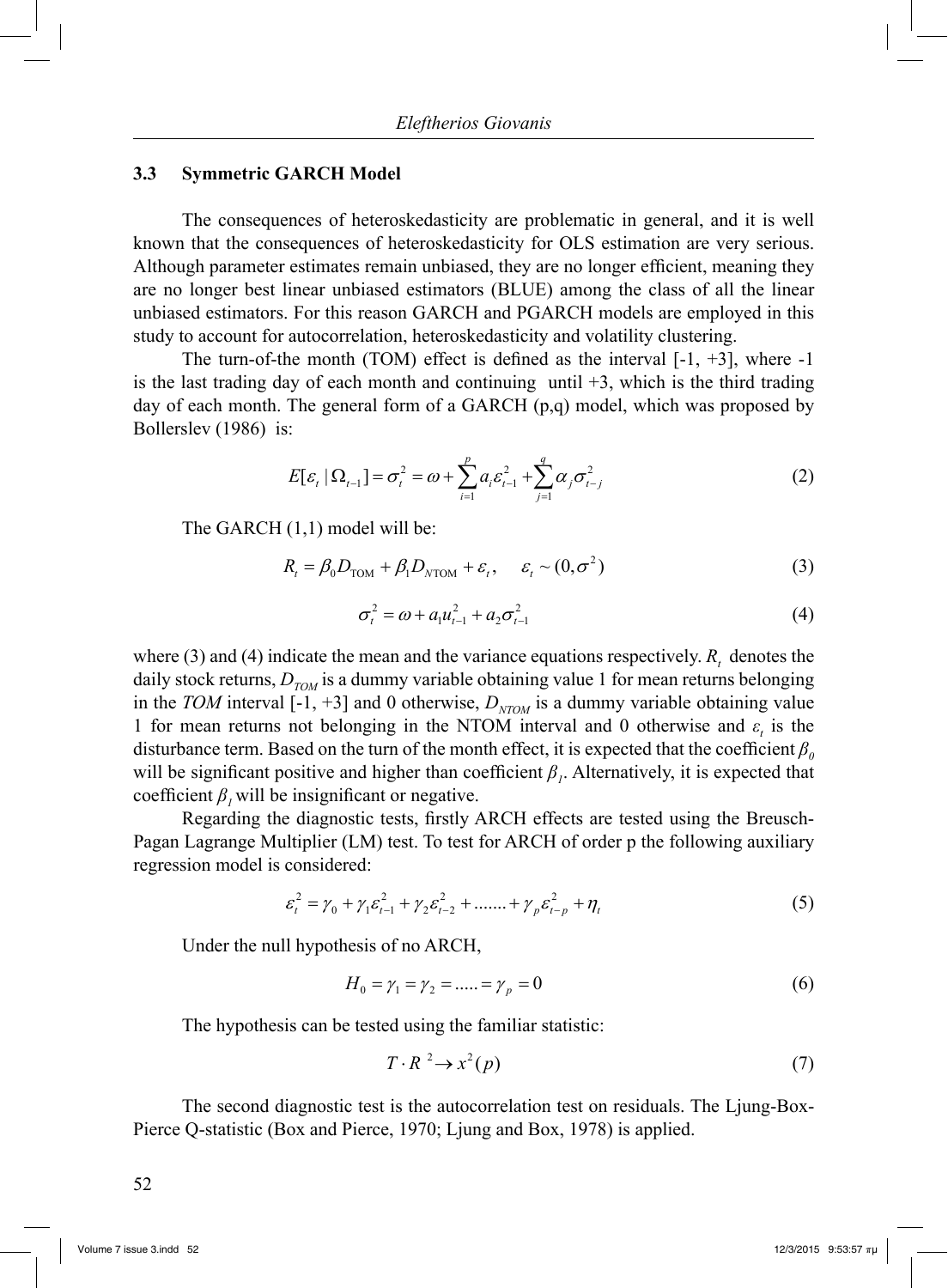Let  $\hat{e}(1)$ ,........,  $\hat{e}(n)$  be the standardized residuals from fitting a time series regression model, and let (34) be their autocorrelations.

$$
\hat{r}(k) = \frac{\sum_{t=k+1}^{n} \hat{e}(t) \hat{e}(t-k)}{\sum_{t=k+1}^{n} \hat{e}^{2}(t)}, \text{ for } k = 1, 2, \dots n
$$
\n(8)

If the model is correct, the Ljung-Box-Pierce Q-statistic is:

$$
Q(r) = n(n+2) \sum_{k=1}^{m} (n-k)^{-1} r^{2} (k)
$$
\n(9)

where (9) is asymptotically distributed as  $x^2$  with  $m-p$  degrees of freedom where p denotes the number of parameters in the model. The null hypothesis is that there is no autocorrelation in the residuals. Various lags have been used; however for the ARCH LM test 5 lags have been used and for the autocorrelation test 12 lags.

### **3.4 Periodic GARCH Model**

 In this section the methodology of Periodic GARCH (1,1) is provided, which have been proposed by Bollerslev and Chysels (1996). The class of P-GARCH processes may be defined as:

$$
E[\tilde{\varepsilon}_t | \Omega_{t-1}^s] = 0 \tag{10}
$$

where  $s(t)$  refers to the stage of the periodic cycle at time *t*. The general form of Periodic-GARCH model is:

$$
E[\tilde{\varepsilon}_{t} | \Omega_{t-1}^{s}] = \tilde{\sigma}_{t}^{2} = \omega_{s(t)} + \sum_{i=1}^{q} a_{is(t)} \tilde{\varepsilon}_{t-1} + \sum_{j=1}^{p} \alpha_{js(t)} \tilde{\sigma}_{t-j}^{2}
$$
(11)

 In this study the Periodic GARCH (1,1) used for the turn-of-the month effect and regression (2) is the following:

$$
\sigma_t^2 = \omega + a_1 u_{t-1}^2 + a_2 \sigma_{t-1}^2 + d_{st} \omega_s + d_{st} a_{1s} u_{t-1}^2 + d_{st} a_{2s} \sigma_{t-1}^2
$$
\n(12)

 In the variance equation (12) the coefficients definition remain the same as in (4), with the difference that  $d_{st}$  equals with one if *s* is the stage of the periodic cycle at time *t* and  $d_{\alpha}=0$  otherwise. More precisely stage of the periodic cycle *s* is equal at 1 for days belonging in the *TOM* interval and 0 otherwise.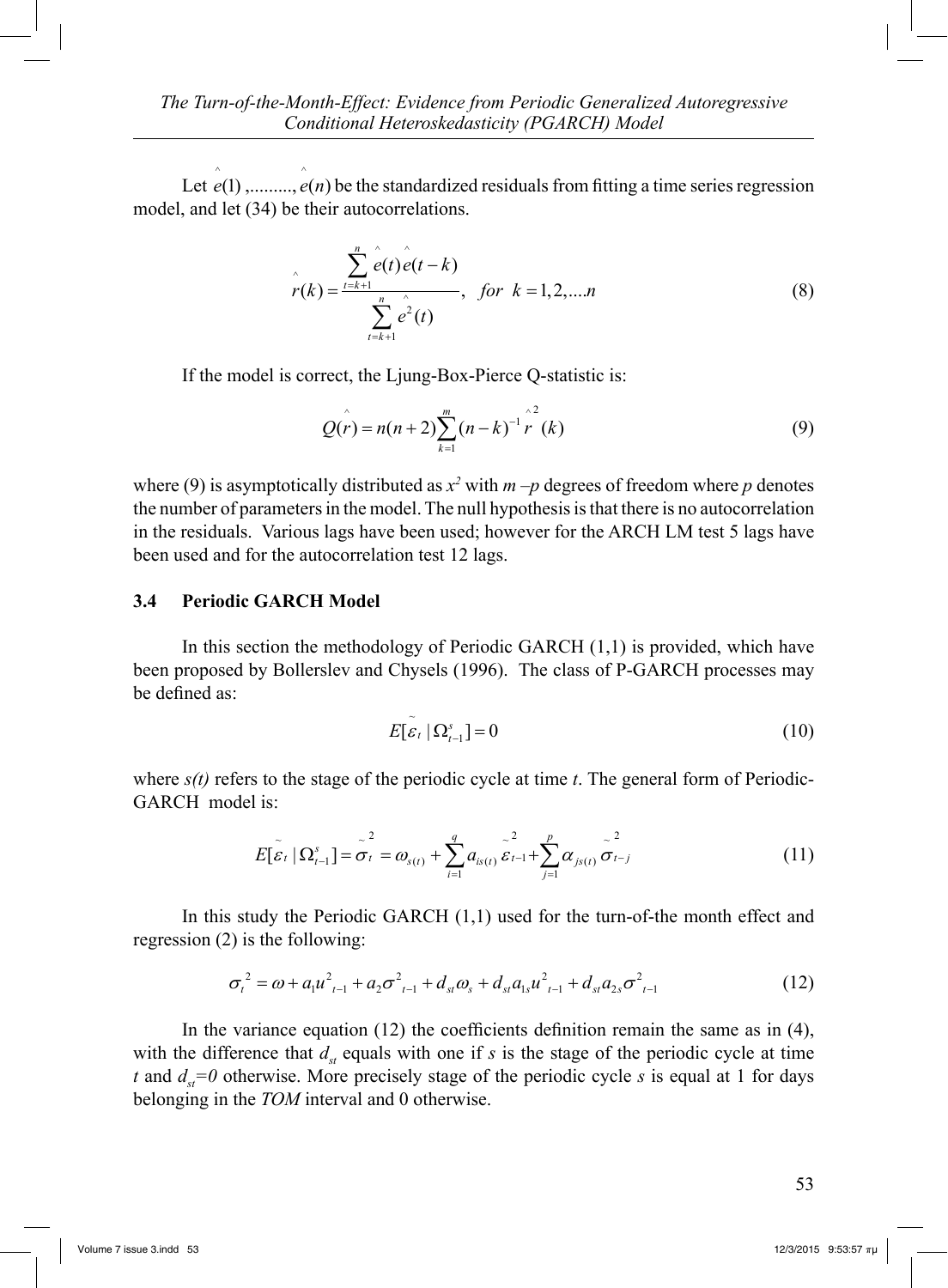#### **4. Empirical Results**

In Tables 4 and 5 the  $GARCH(1,1)$  and  $PGARCH(1,1)$  estimates respectively are reported. Based on these results the coefficient  $\beta_0$  is always positive, significant and higher than coefficient  $\beta$ <sup>*I*</sup> with the exception of Australia. Therefore the main conclusion is that the turn of the month effect is presented in 19 out of 20 stock market indices examined. The findings are consistent with other studies (Ariel, 1987; Cadsby and Ratner, 1992; Giovanis, 2009). The coefficient  $\beta_0$  is always significant at 1% level, while in some cases coefficient  $\beta_1$ is statistically insignificant. It should be noticed that different samples have been employed. More specifically, three samples have been used. Firstly, from the starting period of each stock market index up to 2007 before the financial crisis. The second sample is the period 2008-2009 and the third sample is from the starting period for each stock market index up to 2013. However, the results remain the same, only changing the magnitude of the coefficients around 1-2 %, and they are not presented due to space limitations. Nevertheless, the conclusion change only for Australia, where the turn of the month effect exists, using the first two samples, but not when the whole period is included in the analysis, obtaining also the post-financial crisis period 2010-2013.

 Regarding the diagnostic tests PGARCH outperforms the GARCH model based on Log-Likelihood, on Akaike Information Criterion (AIC) and Schwarz Bayesian Criterion (SBC). In addition, in most cases the GARCH model solves for autocorrelation and ARCH effects. On the other hand, PGARCH solves for these problems in Mexico, as well as, in Netherlands for autocorrelation at 10%. However, in some countries the problems still remain. More specifically, in Hong Kong both models do not solve for the autocorrelation and ARCH effects, in Netherlands for autocorrelation at 10% and for ARCH effects at 5% and 10% and in UK for ARCH effects at 10% level.

Moreover, the condition that  $a_1+a_2<1$ , holds. More precisely, this condition secures covariance stationarity of the conditional variance. A straightforward interpretation of the estimated coefficients in GARCH and PGARCH models is that the constant term *ω* is the long-term average volatility, i.e. conditional variance, whereas  $\alpha_1$  and  $\alpha_2$  represent how volatility is affected by current and past information, respectively. Similarly,  $\alpha_{1s}$  and  $\alpha_{2s}$ represent how volatility is affected in the periodic cycle examined, which is the turn of the month interval.

 Generally, it should be noticed that various methodologies have been applied among the studies and researchers, who examined calendar anomalies in stock returns. Most of them apply descriptive statistics, OLS and GARCH models, while none of them examined the turn of the month effect using the PGARCH model. The results of this study confirm the findings by Marquering et al. (2006), who found that the turn-of-the-month is still persistent. Marquering et al. (2006) claim that the persistence of turn-of-the-month effect might be explained by the transaction costs, which are too high for the investors to profit from this calendar anomaly, as they cannot exploit the pattern.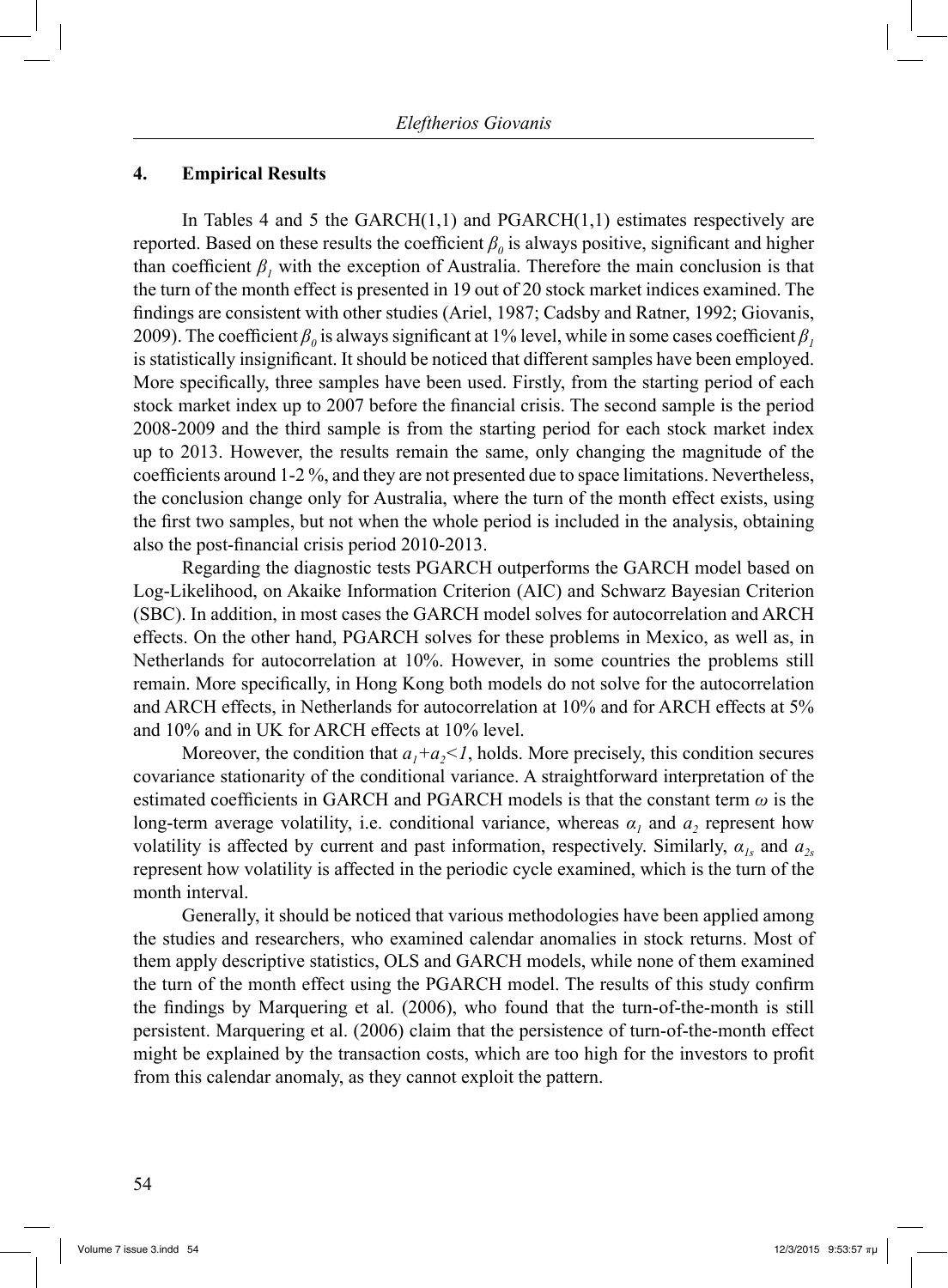|                  | Table                 |                         |                           |                        |                       |            |            | 4: GARCH (1,1) estimation of mean equation (3) and variance equation (4) |                       |                   |
|------------------|-----------------------|-------------------------|---------------------------|------------------------|-----------------------|------------|------------|--------------------------------------------------------------------------|-----------------------|-------------------|
| Countries        | ౚ                     | ౚ                       | 3                         | ಕ                      | ຢູ                    | <b>AIC</b> | <b>SBC</b> | 」                                                                        | LBQ <sup>2</sup> (12) | ARCH-<br>LM(5)    |
| ARGENTINA        | $(3.824)*$<br>0.0024  | $(2.701)*$<br>0.0007    | $(9.892)*$<br>.46e-05     | $(16.394)*$<br>0.114   | $(95.238)$ *<br>0.855 | $-5.080$   | $-5.070$   | 10,807.157                                                               | [0.705]<br>8.974      | [0.4122]<br>1.006 |
| <b>AUSTRALIA</b> | $(6.420)*$<br>0.00032 | 0.001474<br>$(2.621)*$  | $(10.929)$ *<br>5.57e-05  | $(75.850)*$<br>0.215   | $(74.604)*$<br>0.734  | $-6.801$   | $-6.795$   | 20,796.3                                                                 | [0.857]<br>7.011      | [0.3669]<br>1.083 |
| AUSTRIA          | $(5.840)*$<br>0.0019  | $(3.297)*$<br>0.0005    | $2.80e-06$<br>$(7.429)*$  | $(18.707)*$<br>0.0987  | $(136.14)^*$<br>0.885 | $-6.151$   | $-6.145$   | 16,100.75                                                                | [0.523]<br>11.161     | [0.5168]<br>0.845 |
| BRAZIL           | $(6.723)*$<br>0.0054  | $(1.991)**$<br>0.00081  | $7.30e-06$<br>$(7.138)*$  | $(15.768)*$<br>0.117   | $(92.089)*$<br>0.863  | $-4.853$   | $-4.845$   | 12,881.77                                                                | 13.863<br>[0.310]     | [0.1333]<br>1.690 |
| CHINA            | $(2.670)*$<br>0.0014  | $(-0.556)$<br>$-0.0001$ | $(11.400)*$<br>6.31e-06   | $(18.760)*$<br>0.0961  | $(77.084)*$<br>0.845  | $-5.635$   | $-5.624$   | 12,310.71                                                                | [0.710]<br>8.554      | [6880]<br>0.113   |
| <b>FRANCE</b>    | $(4.890)*$<br>0.00198 | (0.984)<br>0.0002       | $3.02e-06$<br>$(7.994)*$  | $(12.603)*$<br>0.0855  | $(113.54)$ *<br>0.898 | $-6.022$   | $-6.015$   | 17,934.18                                                                | 10.176<br>[0.601]     | [0.2061]<br>1.440 |
| <b>GERMANY</b>   | $(4.094)*$<br>0.0015  | $(3.328)$ **<br>0.0005  | $(8.531)*$<br>3.36-06     | $(12.133)*$<br>0.0833  | $(104.09)*$<br>0.897  | $-6.019$   | $-6.012$   | 17,462.67                                                                | [0.999]<br>2.187      | [0.9107]<br>0.303 |
| <b>GREECE</b>    | $(4.537)*$<br>0.0025  | (0.379)<br>0.0001       | 5.57e-06<br>$(5.570)*$    | $(15.637)$ *<br>0.0154 | $(82.562)*$<br>0.837  | $-5.602$   | $-5.591$   | 15,496.013                                                               | 12.103<br>[0.511]     | [0.249]<br>1.573  |
| <b>HONG KONG</b> | $(5.586)*$<br>0.0021  | $(3.711)*$<br>0.0007    | $(16.738)*$<br>$6.73e-06$ | $(42.535)*$<br>0.1382  | $(199.68)*$<br>0.845  | $-6.694$   | $-6.688$   | 19,172.44                                                                | 165.70<br>[0.000]     | 35.316<br>[0.000] |
| <b>NDIA</b>      | $(6.434)^*$<br>0.0028 | $(3.054)$ **<br>0.0006  | $4.30e -06$<br>$(7.112)*$ | $(13.645)*$<br>0.1067  | $(78.324)^*$<br>0.881 | $-5.546$   | $-5.536$   | 11,522.97                                                                | 11.043<br>[0.525]     | 0.8856<br>0.345   |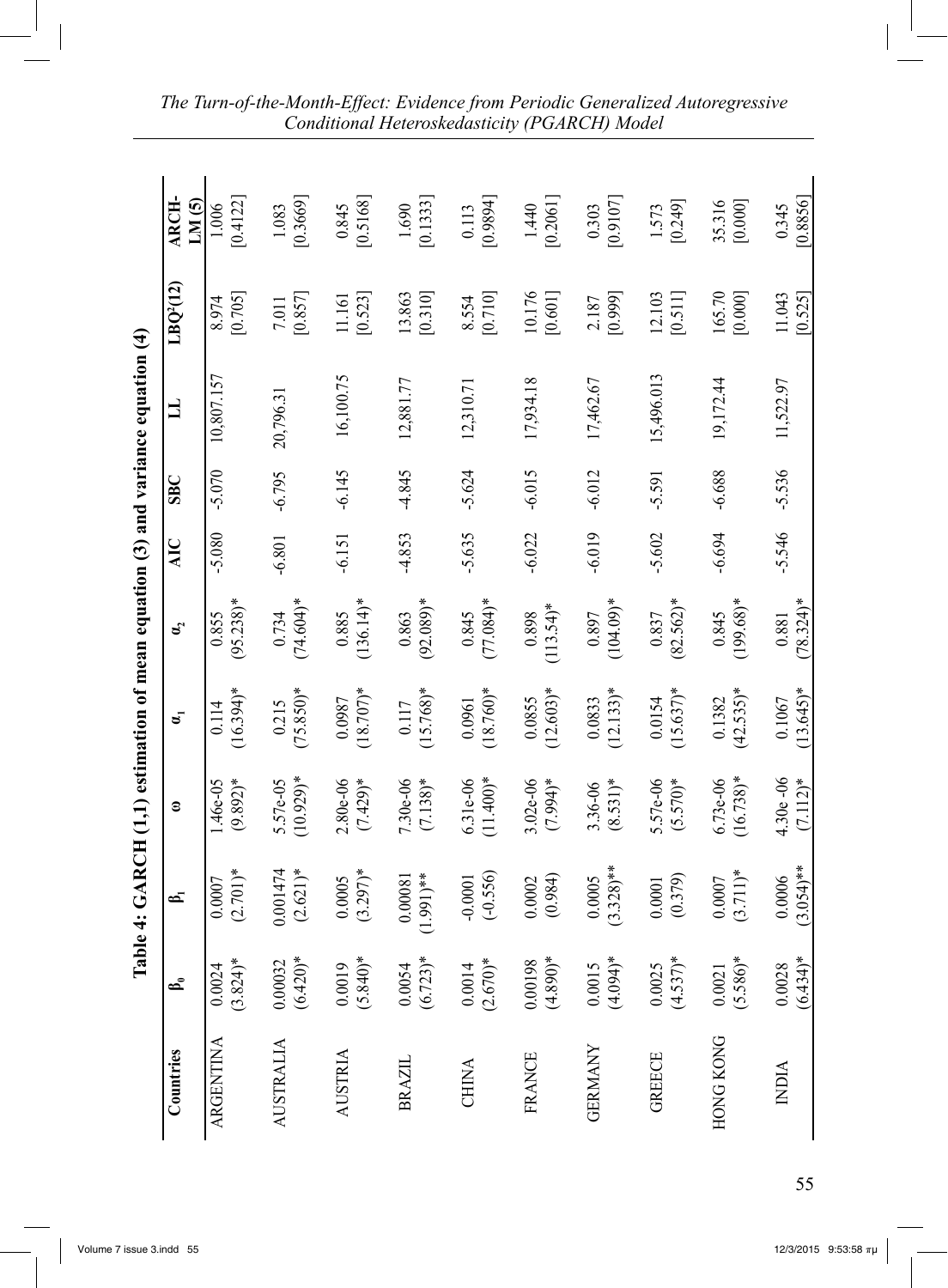|                                                                                                                                                                                                                                          |                                 | Table 4: (cont.) GARCH (1,1) estimation of mean equation (3) and variance equation (4) |                            |                        |                        |          |          |           |                    |                                                                                                  |
|------------------------------------------------------------------------------------------------------------------------------------------------------------------------------------------------------------------------------------------|---------------------------------|----------------------------------------------------------------------------------------|----------------------------|------------------------|------------------------|----------|----------|-----------|--------------------|--------------------------------------------------------------------------------------------------|
| Countries                                                                                                                                                                                                                                | ౚ                               | 61                                                                                     | 3                          | ಕ                      | ຮິ                     | ЯŃ       | SE       |           | $L\text{BQ}^2(12)$ | <b>ARCH-LM</b><br>ତି                                                                             |
| <b>INDONESIA</b>                                                                                                                                                                                                                         | $(3.909)*$<br>0.0019            | $(4.015)*$<br>0.00088                                                                  | $(9.970)*$<br>$6.01e - 06$ | $(15.485)*$<br>0.1336  | $(91.517)*$<br>0.854   | $-5.457$ | $-5.446$ | 11,227.33 | 8.9700<br>[0.705]  | [0.8966]<br>0.327                                                                                |
| <b>ITALY</b>                                                                                                                                                                                                                             | $(3.478)*$<br>0.0015            | (1.053)<br>0.0002                                                                      | 1.47e-06<br>$(5.048)*$     | $(11.839)*$<br>0.1028  | $(90.571)*$<br>0.888   | $-6.437$ | $-6.425$ | 11,968.15 | 19.849<br>[0.070]  | [0.0413]<br>2.316                                                                                |
| <b>JAPAN</b>                                                                                                                                                                                                                             | $(4.439)*$<br>0.0014            | $(4.734)*$<br>0.0006                                                                   | $(10.191)^*$<br>$2.52e-06$ | $(35.319)^*$<br>0.1228 | $(215.64)^*$<br>0.874  | $-5.977$ | $-5.971$ | 21,821.54 | 6.6564<br>[0.879]  | [0.6489]<br>0.666                                                                                |
| MALAYSIA                                                                                                                                                                                                                                 | $(3.256)*$<br>0.00099           | $9.62e-05$<br>$(-1.040)$                                                               | $(14.708)*$<br>3.75e-06    | $(19.549)*$<br>0.1813  | $(124.74)^*$<br>0.823  | $-6.226$ | $-6.217$ | 15,654.33 | [0.769]<br>8.2017  | [0.8083]<br>0.457                                                                                |
| MEXICO                                                                                                                                                                                                                                   | $(6.055)*$<br>0.0024            | $(3.033)*$<br>0.0005                                                                   | $6.81e - 06$<br>$(7.976)*$ | $(19.629)*$<br>0.1020  | $(113.116)*$<br>0.890  | $-5.627$ | $-5.620$ | 15,996.79 | 24.964<br>[0.015]  | [0.0088]<br>3.083                                                                                |
| <b>NETHERLANDS</b>                                                                                                                                                                                                                       | $(5.501)*$<br>0.0017            | $(2.341)^{**}$<br>0.0003                                                               | $1.32e-06$<br>$(5.374)*$   | $(14.556)*$<br>0.0985  | $(135.34)^*$<br>0.8963 | $-6.254$ | $-6.246$ | 16,738.62 | 21.142<br>[0.048]  | [0.0122]<br>2.922                                                                                |
| SINGAPORE                                                                                                                                                                                                                                | $(5.368)*$<br>0.0014            | $(1.675)$ ***<br>0.0002                                                                | $(16.287)*$<br>3.95e-06    | $(15.177)*$<br>0.1348  | $(54.065)*$<br>0.844   | $-5.736$ | $-5.725$ | 20,428.87 | [0.988]<br>2.923   | [0.9307]<br>0.267                                                                                |
| TAIWAN                                                                                                                                                                                                                                   | $(5.386)*$<br>0.0026            | (0.498)<br>0.0001                                                                      | $(4.175)*$<br>1.68e-06     | $(11.554)*$<br>0.0854  | $(119.45)^*$<br>0.9092 | $-5.575$ | $-5.565$ | 11,733.02 | 20.484<br>[0.058]  | [0.0049]<br>3.366                                                                                |
| UK-FTSE100                                                                                                                                                                                                                               | $(6.539)*$<br>0.0016            | $(3.169)*$<br>0.0003                                                                   | $1.67.e-06$<br>$(6.502)*$  | $(17.923)*$<br>0.0881  | $(133.65)*$<br>0.889   | $-6.566$ | $-6.560$ | 25,481.57 | 12.153<br>[0.433]  | [0.065]<br>2.158                                                                                 |
| $US - S\&P 500$                                                                                                                                                                                                                          | $8.744$ <sup>*</sup><br>0.00127 | $(2.961)*$<br>0.00021                                                                  | $(11.161)*$<br>7.15e-06    | $(50.132)^*$<br>0.0815 | 416.11)*<br>0.9120     | $-6.862$ | $-6.859$ | 54,787.79 | 13.239<br>[0.352]  | [0.2462]<br>1.333                                                                                |
| z-statistic between brackets, p-values between square brackets, *denotes significance in 0.01 level, **denotes significance in 0.05 level and<br>the Ljung-Box test on squared standardized residuals<br>*** denotes significance in 0.1 |                                 | 0 level AIC                                                                            |                            |                        |                        |          |          |           |                    | and SBC refer to Akaike and Schwarz information criteria, LL is the Log Likelihood, $L B Q^2$ is |

*Eleftherios Giovanis*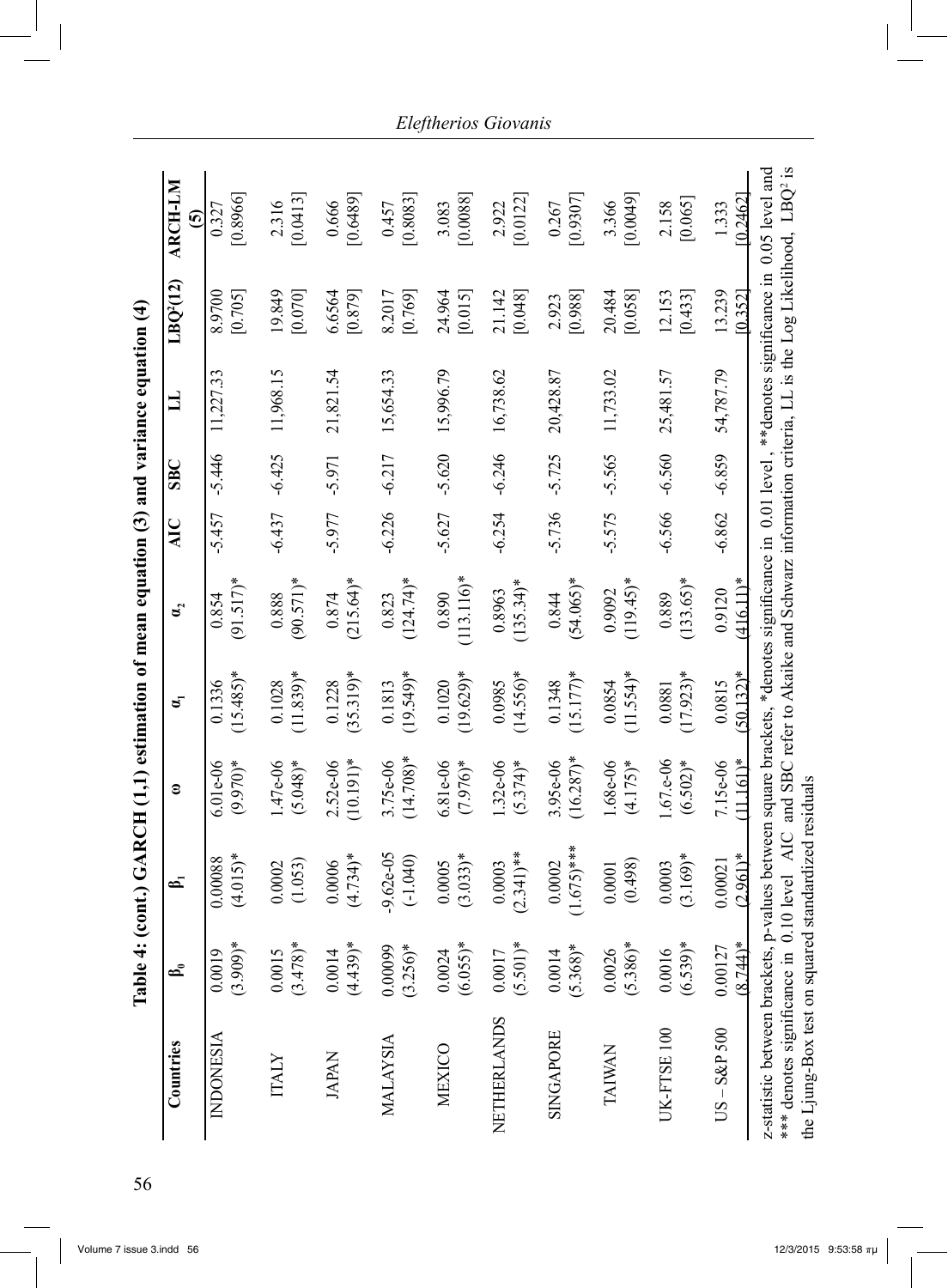| $\sqrt{12}$<br>١   | T RO<br>ĭ               |
|--------------------|-------------------------|
|                    | ₹                       |
|                    | C<br>B<br>$\frac{1}{2}$ |
| $\frac{1}{2}$      |                         |
|                    | $\mathfrak{a}_s$        |
| $\frac{1}{2}$<br>í | 2<br>š<br>ă             |
| i mea              | 3                       |
| Î<br>September 20  | ş<br>ξ                  |
| ĺ<br>こして にくく       | š<br>Σ                  |
|                    | 3                       |
| Į<br>֚֓            | ï                       |
| $\frac{1}{2}$<br>ĺ |                         |

| Countries        | జ                      | డ                         | з                         | ຮັ                        | $\mathbf{a}_2$        | ຣັ                      | $\mathbf{u}_\mathrm{is}$   | $\mathfrak{a}_2$          | <b>AIC</b> | SE       | 彐         | LBQ2<br>$\widetilde{\Xi}$       | ARCH-LM<br>$\widehat{\mathbf{c}}$ |
|------------------|------------------------|---------------------------|---------------------------|---------------------------|-----------------------|-------------------------|----------------------------|---------------------------|------------|----------|-----------|---------------------------------|-----------------------------------|
| <b>ARGENTINA</b> | $(3.641)*$<br>0.0025   | $(2.679)*$<br>$0.0007$    | 1.53e-05<br>$(8.832)*$    | $(17.695)*$<br>0.1282     | $(73.767)*$<br>0.8423 | $(1.701)***$<br>0.4739  | $(-4.872)*$<br>$-0.0892$   | $(1.816)$ ***<br>0.0962   | -5.095     | $-5.083$ | 10,815.46 | 10.900<br>[0.537]               | [0.2607]<br>1.300                 |
| <b>AUSTRALIA</b> | $(3.525)*$<br>$0.0006$ | $(7.179)*$<br>$0.0007$    | 5.37E-06<br>$(7.307)*$    | $(74.052)*$<br>0.1844     | $(90.116)*$<br>0.7813 | $(-1.262)$<br>$-0.6021$ | $-0.0275$<br>$(-1.414)$    | 0.0579<br>(1.191)         | $-6.803$   | $-6.794$ | 20,803.39 | 6.945<br>[0.861]                | [0.3687]<br>1.080                 |
| <b>AUSTRIA</b>   | $(5.792)*$<br>0.0019   | $(3.517)*$<br>0.0005      | $1.39e-0.5$<br>$(4.528)*$ | $(17.339)*$<br>0.1095     | $(96.550)*$<br>0.8849 | $(2.492)$ **<br>0.0830  | $(-2.819)*$<br>$-0.0463$   | 0.0273<br>(0.674)         | $-6.153$   | $-6.147$ | 16,104.35 | 11.230<br>[0.509]               | [0.6644]<br>0.646                 |
| BRAZIL           | $(5.449)*$<br>0.0039   | $(2.063)$ **<br>$0.0005$  | 3.99E-05<br>$(3.396)*$    | $(17.725)*$<br>$0.1073\,$ | $(97.434)*$<br>0.8817 | 0.1586<br>(0.861)       | $(-1.496)$ **<br>$-0.0268$ | 0.0103<br>(0.282)         | -4.861     | $-4.852$ | 12,882.72 | 18.735<br>[0.115]               | [0.0941]<br>2.117                 |
| CHINA            | $(3.697)*$<br>0.0016   | $-0.0002$<br>$(-0.205)$   | 1.07E-05<br>$(3.093)*$    | $(17.364)*$<br>$0.1115$   | $(123.63)*$<br>0.8467 | $(6.223)*$<br>0.0579    | $(2.647)*$<br>0.0433       | 0.0333<br>(1.414)         | $-5.640$   | $-5.626$ | 12,349.66 | [0.705]<br>8.970                | [0.8966]<br>0.327                 |
| <b>FRANCE</b>    | $(4.803)*$<br>0.0017   | $(1.669)$ ***<br>$0.0002$ | 3.31E-06<br>(1.523)       | $(14.625)*$<br>0.0940     | $(101.81)*$<br>0.8825 | $-0.0144$<br>$(-1.420)$ | $(-2.501)$ **<br>$-0.0422$ | $(2.193)$ **<br>0.0962    | $-6.024$   | $-6.013$ | 17,933.21 | [0.834]<br>7.344                | [0.3218]<br>1.168                 |
| <b>GERMANY</b>   | $(4.671)*$<br>0.0016   | $(3.340)*$<br>$0.0005$    | 3.52E-06<br>$(5.859)*$    | $(4.944)*$<br>0.0778      | $(33.636)*$<br>0.9031 | $(4.298)*$<br>0.0928    | $(-1.524)$<br>$-0.0281$    | $(2.087)$ **<br>0.0826    | $-6.026$   | $-6.015$ | 17,464.62 | [0.995]<br>3.031                | [0.7813]<br>0.493                 |
| <b>GREECE</b>    | $(2.954)*$<br>0.0025   | $-0.00010$<br>$(-0.220)$  | 9.61E-05<br>$(16.729)*$   | $(13.920)*$<br>0.2479     | $(74.518)*$<br>0.4579 | -0.0497<br>$(-0.031)$   | $(1.645)***$<br>0.0458     | $(26.731)*$<br>$0.0261\,$ | $-5.612$   | $-5.597$ | 15,502.29 | 11.865<br>[0.592]               | [0.316]<br>1.493                  |
| <b>HONG KONG</b> | $(5.169)*$<br>0.0022   | $(3.334)*$<br>$0.0007$    | $(10.803)*$<br>1.63E-05   | $(12.237)*$<br>0.1027     | $(71.340)*$<br>0.8522 | $(3.896)*$<br>0.0644    | $(-2.500)$ **<br>$-0.0381$ | $(5.447)*$<br>0.1413      | $-5.703$   | $-5.692$ | 19,172.83 | 148.79                          | $[0.000]$<br>31.401               |
| <b>NDIA</b>      | $(6.539)*$<br>0.0029   | $(3.055)*$<br>$0.0006$    | $2.99e -06$<br>(9.571)    | $(16.093)*$<br>0.0989     | $(120.35)*$<br>0.9053 | 0.3137<br>(0.223)       | $(-0.806)$<br>$-0.0135$    | $(-2.700)*$<br>0.0924     | -5.546     | $-5.529$ | 11,522.27 | $[0.000]$<br>8.544<br>$[0.741]$ | [0.7339]<br>0.548                 |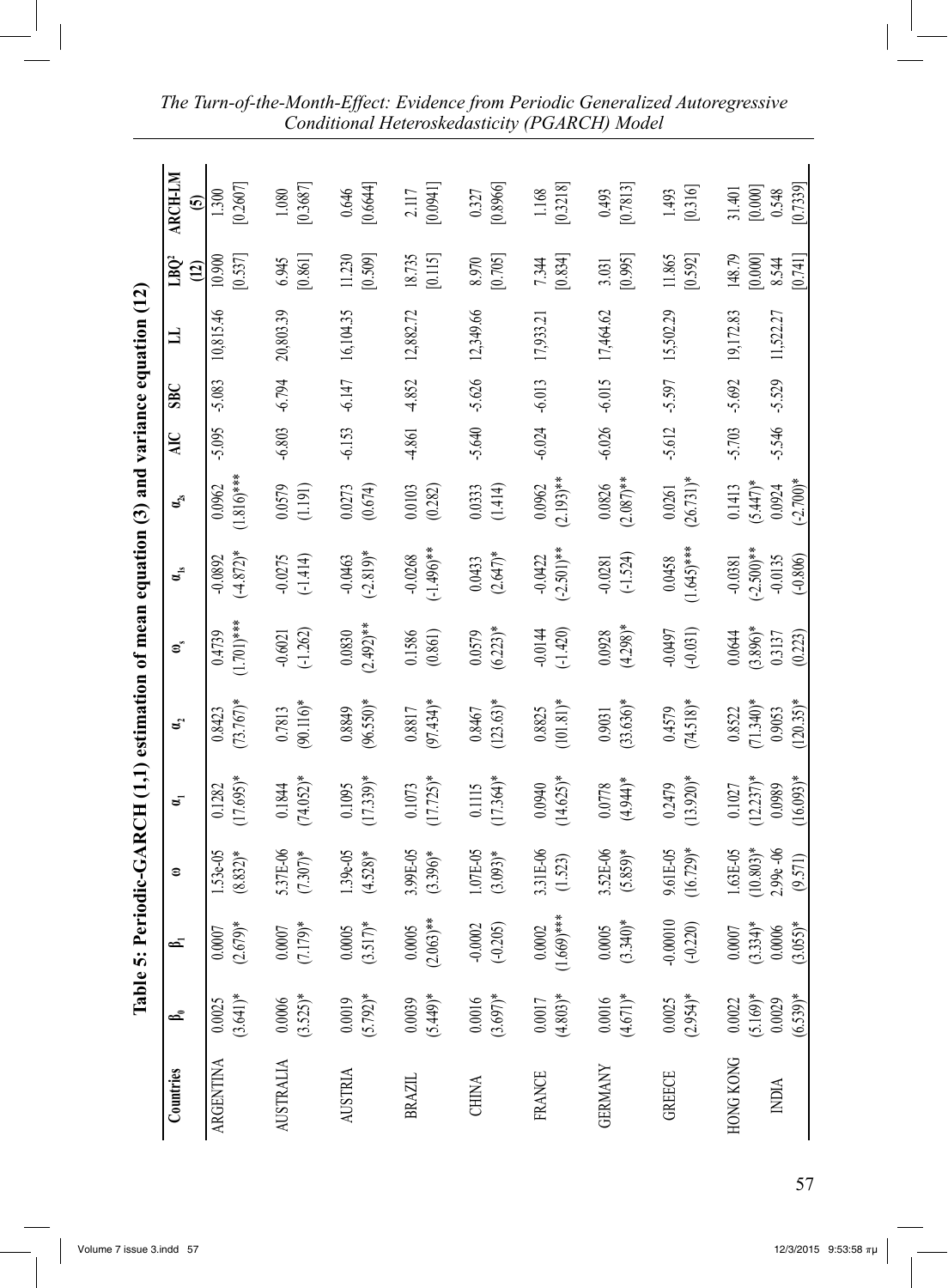| Countries          | చి                       | డ                                                             | 3                          | ತ್                              | ຊ                      | ຣັ                      | ຜ້                                 | $\mathbf{u}_s$          | <b>AIC</b> | SE       | 日         | $L$ BQ $^{2}(12)$   | ARCH-LM<br>$\widehat{\mathbf{c}}$ |
|--------------------|--------------------------|---------------------------------------------------------------|----------------------------|---------------------------------|------------------------|-------------------------|------------------------------------|-------------------------|------------|----------|-----------|---------------------|-----------------------------------|
| <b>INDONESIA</b>   | $(3.923)*$<br>0.0021     | 934)*<br>0008<br>$\mathbf{C}$<br>$\tilde{\omega}$             | $(1.730)***$<br>1.83E-06   | $(18.010)*$<br>0.1263           | $(128.64)$ *<br>0.8826 | $(5.832)*$<br>0.8060    | $(-0.349)$<br>$-0.0064$            | $(4.714)*$<br>0.1388    | $-5.461$   | $-5.443$ | 11,230.06 | [0.623]<br>9.925    | [0.4927]<br>0.881                 |
| <b>ITALY</b>       | $(3.848)*$<br>0.0015     | 0002<br>21)                                                   | 2.52E-06<br>$(4.535)*$     | $14.324$ <sup>*</sup><br>0.1010 | $(101.61)*$<br>0.8900  | $(2.991)*$<br>0.2931    | $-0.0445$<br>$(-2.842)$            | $(2.225)$ **<br>0.0882  | $-6.440$   | $-6.419$ | 11,971.45 | 15.578<br>$[0.141]$ | [0.1090]<br>1.897                 |
| <b>JAPAN</b>       | $(4.463)*$<br>0.0014     | $304$ <sup>*</sup><br>0005<br>É                               | 3.08E-06<br>$(9.205)*$     | $(28.808)*$<br>0.1249           | $(162.46)$ *<br>0.8663 | $(3.098)*$<br>0.8821    | 0.0002<br>(0.130)                  | 0.0343<br>(1.074)       | -5.981     | -5.972   | 21,823.87 | [0.971]<br>4.553    | [0.8036]<br>0.463                 |
| <b>MALAYSIA</b>    | $(4.271)*$<br>$0.0011\,$ | 28E-05<br>$(-0.286)$<br>Ş                                     | 5.42E-06<br>$(3.037)*$     | $(20.103)*$<br>0.1864           | $(80.344)*$<br>0.7978  | $(6.772)*$<br>0.0983    | $(-3.462)*$<br>$-0.0821$           | $(5.094)*$<br>0.2029    | $-6.225$   | $-6.211$ | 15,658.16 | [0.754]<br>8.393    | [0.7439]<br>0.542                 |
| <b>MEXICO</b>      | $(5.303)*$<br>0.0023     | 0003<br>(147)                                                 | 2.69E-05<br>$(5.182)*$     | $(3.476)*$<br>0.0692            | $(84.831)*$<br>0.9182  | $(3.717)*$<br>0.2071    | $(-2.093)$ **<br>$-0.0282$         | $(2.974)*$<br>0.0903    | $-5.629$   | $-5.617$ | 16,008.43 | 15.945<br>[0.194]   | [0.2102]<br>1.429                 |
| <b>NETHERLANDS</b> | $(5.630)*$<br>0.0017     | $(2.519)$ **<br>.0002<br>$\circ$                              | 2.01E-06<br>(1.057)        | $(15.096)*$<br>0.1060           | $(106.37)*$<br>0.8884  | $-0.4478$<br>$(-0.267)$ | $(-4.386)*$<br>$-0.0869$           | $(1.944)$ ***<br>0.0836 | $-6.253$   | $-6.241$ | 16,738.36 | 18.693<br>[0.082]   | [0.0056]<br>3.299                 |
| SINGAPORE          | $(5.717)*$<br>0.0015     | 554)***<br>0003<br>$\circ$<br>$\frac{6}{10}$                  | 6.11E-07<br>(0.451)        | $(20.212)*$<br>0.1324           | $(105.58)*$<br>0.8485  | 0.0047<br>(0.007)       | 0.0253<br>(1.289)                  | 0.0316<br>(0.934)       | $-5.735$   | -5.717   | 20,431.55 | [0.992]<br>2.881    | [0.9240]<br>0.280                 |
| TAIWAN             | $(5.521)*$<br>$0.0027\,$ | 6E-05<br>(0.106)<br>$\overline{c}$                            | 1.91E-06<br>$(3.221)*$     | $(12.227)^*$<br>0.0640          | $(129.19)*$<br>0.9294  | $-0.5494$<br>$(-0.733)$ | $(3.580)*$<br>0.0527               | 0.0426<br>(1.229)       | $-5.578$   | $-5.561$ | 11,737.30 | 17.986<br>[0.116]   | [0.0222]<br>2.630                 |
| UK-FTSE100         | $(6.760)*$<br>0.0016     | <b>DC-E16</b><br>$304$ <sup>*</sup><br>66<br>$\tilde{\omega}$ | 1.04E-06<br>$(2.488)$ **   | $(17.63)$ *<br>0.0958           | $(123.08)*$<br>0.9011  | $(1.720)*$<br>0.0332    | $(6.410)*$<br>$-0.0670$            | (0.266)<br>0.0091       | $-6.566$   | $-6.557$ | 25,492.71 | [0.237]<br>15.081   | [0.0849]<br>1.935                 |
| $US - S\&P$        | $(6.758)*$<br>0.0009     | $.907*$<br>0003<br>$\circ$<br>ও                               | $6.26E - 07$<br>$(4.780)*$ | $12.891$ <sup>*</sup><br>0.0834 | $148.89*$<br>0.9141    | 0.7155<br>(1.442)       | $-3.057$ <sup>*</sup><br>$-0.0193$ | $(4.658)*$<br>0.0381    | $-6.865$   | $-6.862$ | 54,789.86 | 15.636<br>0.2061    | [0.1809]<br>1.961                 |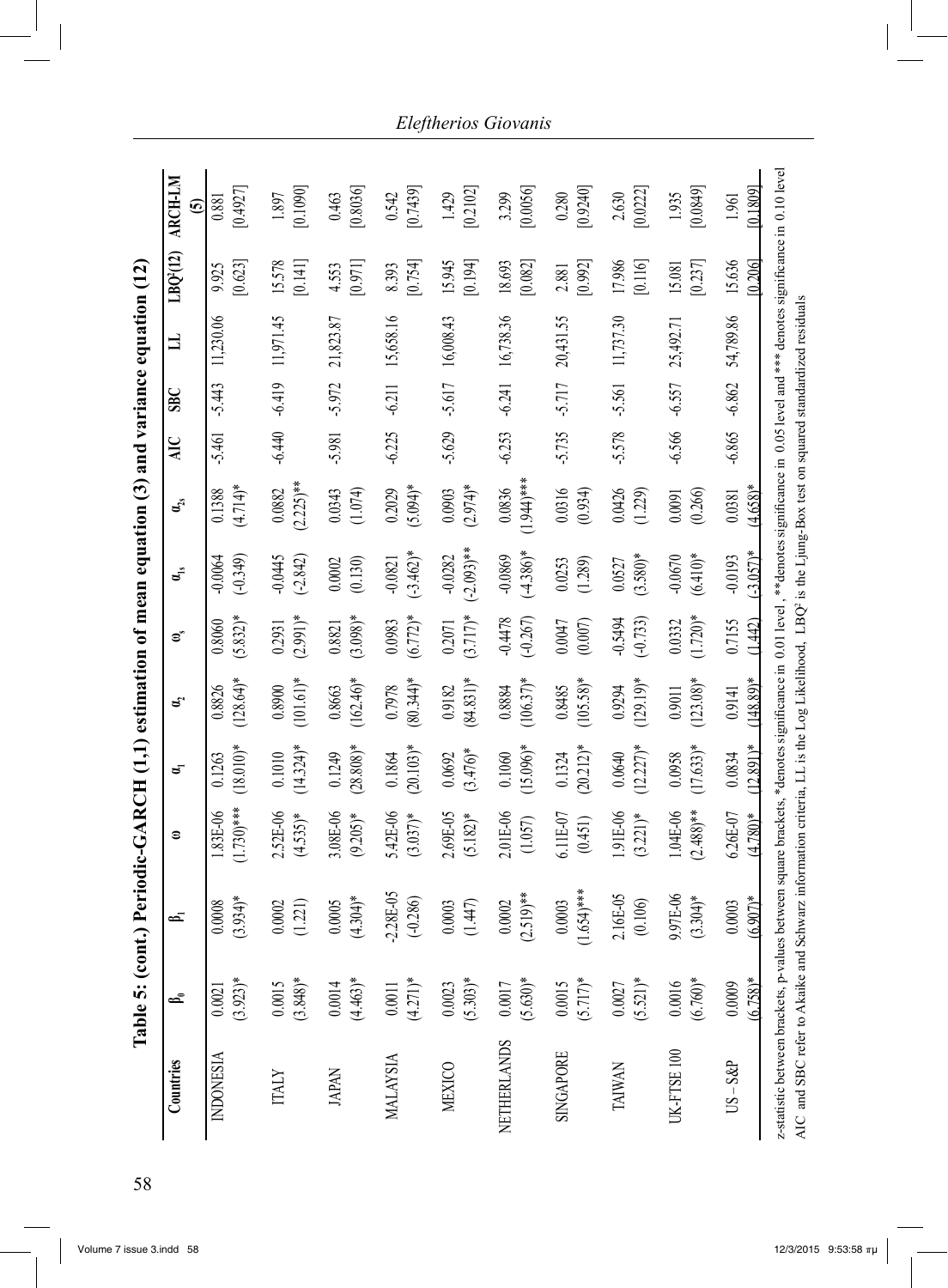### **5. Conclusions**

 This study examined the turn of the month effect in 20 stock markets around the globe using GARCH and PGARCH models. The results show that the turn of the month effect is persistent in 19 out of 20 stock market indices during the whole period examined. Moreover, sub-sample periods have been explored too supporting the same concluding remarks. In addition, when the post financial crisis period sample 2010-2013 is excluded from the analysis, the turn of the month effect is present in all stock market indices.

 The results of this study are consistent with earlier literature showing positive returns at the beginning of the month and zero returns in the latter part of the month (see e.g. Lakonishok and Smidt, 1988; Marquering et al., 2006). The paper provides several important implications for investors and academic researchers. For investors this paper gives useful information of the stock market behaviour during a calendar month and may provide some ideas for profitable trading strategies. More specifically, the results established that the stock market indices, examined in this study and regarding the turn of the month effect, are not efficient, with the exception of Australia. Thus, investors can improve their returns by timing their investment. However, given that the risks are also higher, extra returns may not be obtainable.

### **Acknowledgements**

 The author would like to thank two anonymous referees for their valuable comments and suggestions on the paper. Any remaining errors or omissions remain the responsibility of the author.

### **References**

- Aggarwal, A. and Tandon, K., 1994, 'Anomalies or illusions? Evidence from stock markets in eighteen countries', *Journal of International Money and Finance*, 13, pp. 83-106.
- Ariel A. R., 1987, 'A monthly effect in stock returns', *'Journal of Financial Economics,* 18, pp. 161-174.
- Baillie, R. T. and Bollerslev, T., 1989, 'The Message in Daily Exchange Rates: A Conditional Variance Tale', *Journal of Business and Economic Statistics*, 7, pp. 297-305.
- Baillie, R. T. and Bollerslev, T., 1991, 'IntraDay and Inter Market Volatility in Foreign Exchange Rates', *Review of Economic Studies*, 58, pp. 565-585.
- Bollerslev, T., 1986, 'Generalized Autoregressive Conditional Heteroskedasticity, *Journal of Econometrics*, 3, pp. 307-327.
- Bollerslev, T., Chou, R.Y. and Kroner, K.F., 1992, 'ARCH modelling in finance: A review of the theory and empirical evidence', *Journal of Econometrics*, 52, pp. 5-59.
- Bollerslev T. and Ghysels, E., 1996, 'Periodic Autoregressive Conditional Heteroskedasticity', *Journal of Business and Economic Statistics,* 14, pp. 139-151.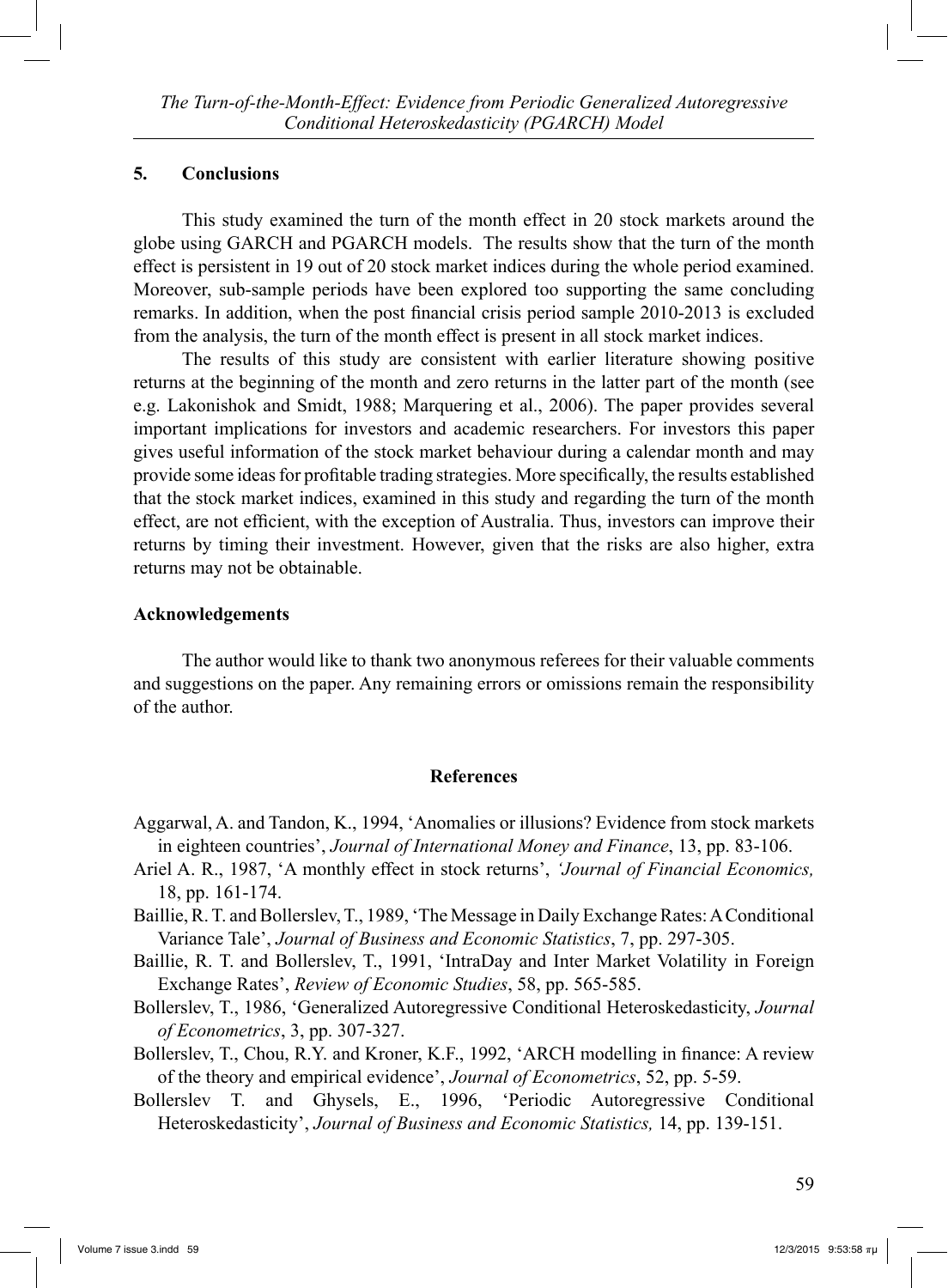- Bollerslev, T. and Hodrick, R.J., 1999, 'Financial Market Efficiency Tests', in Pesaran, M.H. and Wickens, M.R. *Handbook of Applied Econometrics, Volume I: Macroeconomics.*  Blackwell Publishers, Oxford, pp. 415-458.
- Box, G.E.P. and Pierce, D.A., 1970, 'Distribution of residual autocorrelations in autoregressive-integrated moving average time series models', *Journal of American Statistical Association*, 65, pp. 1509- 1526.
- Cadsby, C.B. and Ratner, M., 1992, 'Turn -of month and pre-holiday effects on stock returns: Some international evidence', *Journal of Banking and Finance,* 16, pp. 497- 509.
- Çağlı, E.C. Mandacı, P.E. and Kahyaoğlu, H., 2011,'Volatility Shifts and Persistence in Variance: Evidence from the Sector Indices of Istanbul Stock Exchange', International *Journal of Economic Sciences and Applied Research*, 4, 3, pp. 119-140.
- Dacorogna, M. M., Miiller, U . A., Nagler,R J., Olsen, R .B. and Pictet, O. V., 1993, 'A Geographical Model for the Daily and Weekly Seasonal Volatility in the Foreign Exchange Market', *Journal of International Money and Finance*, 12, pp. 413-438.
- Dickey, D. A. and Fuller, W. A., 1979, 'Distribution of the Estimators for Autoregressive Time Series with a Unit Root', *Journal of the American Statistical Association,* 74, 366, pp. 427–431.
- Engle, R.F., 1982, 'Autoregressive Conditional Heteroscedasticity with Estimates of the Variance of United Kingdom Inflation', *Econometrica*, 50, 4, pp. 987-1007.
- Fama, E.F., 1970, 'Efficient capital markets: A review of theory & empirical work', *Journal of Finance*, 25, pp. 383-417.
- French, K.R. and Roll, R., 1986, 'Stock Return Variances: The Arrival of Information and the Reaction of Traders', *Journal of Financial Economics*, 17, pp. 5-26.
- Georgantopoulos, A.G.G. and Tsamis, A.D., 2013, 'The Istanbul Stock Exchange: Testing the Significance of Calendar Anomalies', *7th Annual Conference of the Hellenic Finance and Accounting Association*, (12 – 13 December, 2008, Crete, Greece 09/2013).
- Giovanis, E., 2009, 'Calendar Effects in Fifty-Five Stock Market Indices', *Global Journal of Finance and Management,* 1, 2, pp. 75-98.
- Hansen, P.R. and Lunde, A., 2003, 'Testing the Significance of Calendar Effects', Working Paper No. 2003-03.
- Harvey, C. R. and Huang R. D., 1991, 'Volatility in the Foreign Currency Futures Market', *Review of Financial Studies*, 4, pp. 543-569.
- Haugen, R. and Jorion, P., 1996, 'The January effect: Still there after all these years', *Financial Analysts Journal* 52, pp. 27-31.
- Jaffe, J. and Westerfield, R.W., 1989, 'Is there a monthly effect in stock market returns? Evidence from Foreign Countries', *Journal of Banking and Finance,* 13, pp. 237-244.
- Kunkel, C. and Beyer, S., 2003, 'The turn-of-the-month effect still lives: the international evidence', *International Review of Financial Analysis,* 12, pp. 207-221.
- Lakonishok J. and Smidt S., 1988, 'Are Seasonal Anomalies Real? A Ninety-Year Perspective', *The Review of Financial Studies,* 1, 4, pp. 403-425.